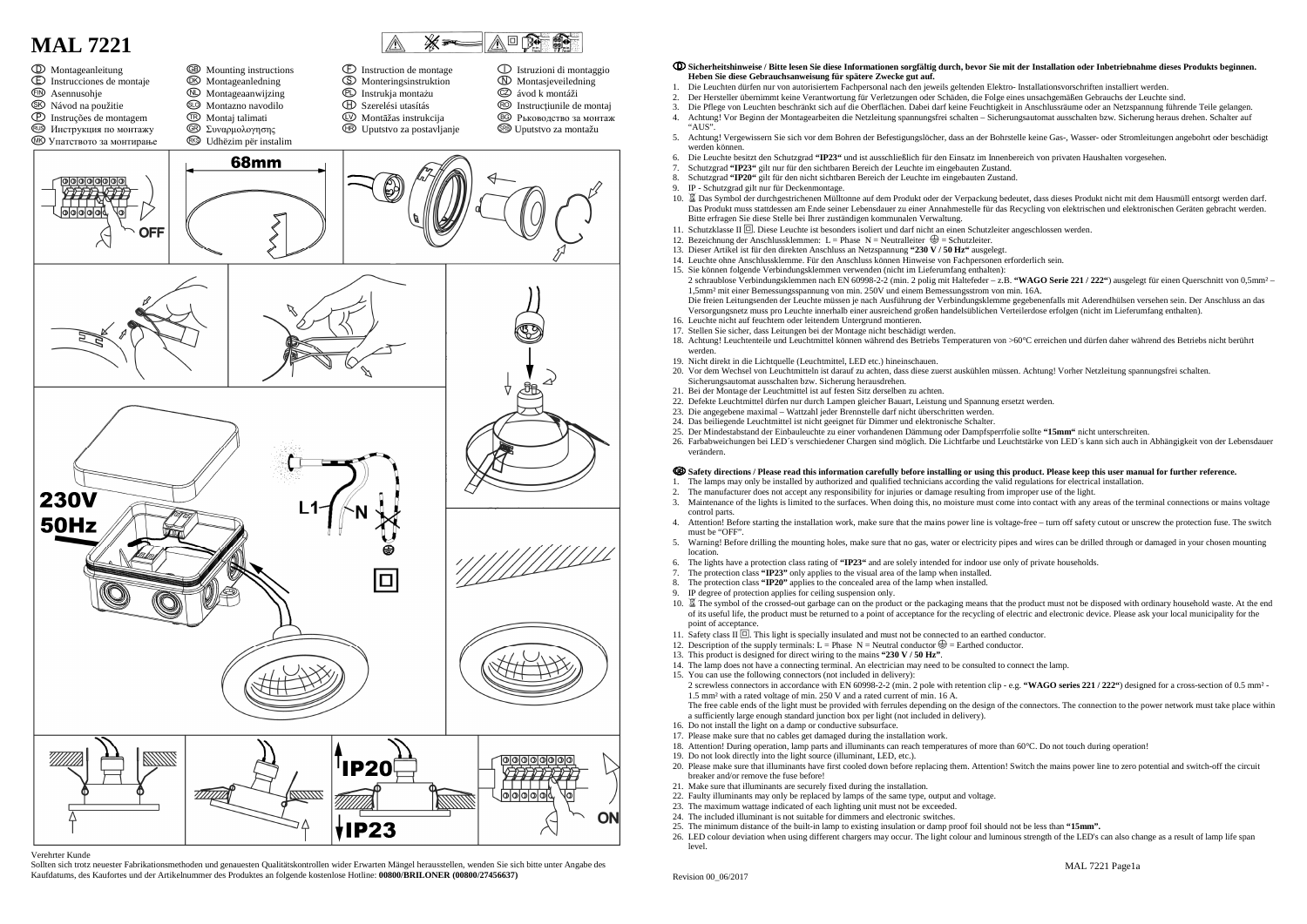- **Consignes de sécurité / Merci de lire ces informations avec attention avant de commencer avec l'installation ou la mise en marche de ce produit. Conservez ce mode d'emploi pour pouvoir le consulter plus tard en cas de besoin.**
- 1. Les lampes doivent être installées par un personnel spécialisé uniquement, en suivant les instructions d'installation électronique en vigueur.
- 2. Le fabricant n'est pas responsable des blessures ou des dommages résultant d'une utilisation incorrecte des lampes.
- 3. Le soin des lampes se limite aux surfaces. Il faut absolument éviter de mettre le secteur de branchements ou la tension du réseau des pièces conductrices en contact avec l'humidité.
- 4. Attention! Avant de commencer les travaux de montage, éteindre la tension du cordon d'alimentation– éteindre le disjoncteur ou dévisser les fusibles. Placer le commutateur sur ..OFF".
- 5. Attention ! Avant le perçage des trous de fixation, assurez-vous qu'il n'y ait aucun dommage causé aux conduites de gaz, d'eau ou électriques à l'endroit du forage.
- 6. Le luminaire possède le degré de protection "**IP23"** et est exclusivement réservé à une utilisation dans la partie intérieure de domiciles privés.
- 7. Le degré de protection "**IP23"** n'est valable que pour la partie visible du luminaire dans son état monté.
- 8. Le degré de protection "**IP20"** est valable pour la partie non visible du luminaire dans son état monté.
- 9. Le degré de protection d'IP s'applique pour la suspension de plafond seulement.
- 10.  $\mathbb Z$  Le symbole du bidon d'ordures rayé sur le produit ou l'empaquetage signifie que le produit ne doit pas être disposé avec le déchet ordinaire de ménage. À la fin de son vie utile, le produit doit être retourné à un point d'acceptation pour la réutilisation des appareils électroniques ou électriques. Veuillez demander votre municipalité locale pour le point d'acceptation.
- 11. Catégorie de protection II  $\Box$ . La lampe est spécialement isolée et ne peut pas être raccordée à un câble de protection terre.
- 12. Description des bornes serre-fils : L = Phase  $N =$ Conducteur neutre  $\bigoplus$  = Câble de protection terre.
- 13. Cet article est dimensionné pour un raccordement direct à un courant de tension **"230 V / 50 Hz"**.
- 14. Luminaire sans borne de connexion. Le branchement nécessite le cas échéant les conseils de personnes spécialisées.
- 15. Vous pouvez utiliser les connecteurs suivants (non fournis) :

 2 connecteurs sans fil conformes aux normes IEC 60998-2-2 (min. 2 pôles avec clip de fixation – par ex. **"WAGO série 221 / 222"**) pour une coupe transversale de 0,5mm² – 1,5mm² avec une tension de mesure de min. 250 V et un ampérage de min. 16 A. Selon l'installation des connecteurs, les extrémités de la lampe doivent être munis d'embouts. La connexion au réseau électrique doit se faire par lampe au sein d'une boîte de jonction suffisamment grande, que vous trouverez dans le commerce (non fournie).

- 16. Ne pas monter la lampe sur un support humide ou conducteur.
- 17. Veuillez vous assurer que les cordons ne soient pas abîmés pendant le montage.
- 18. Attention! Les parties de la lampe et les parties qui éclairent peuvent atteindre des températures supérieures à 60°C pendant leur fonctionnement, et ne doivent donc pas être touchées pendant leur fonctionnement.
- 19. Ne regardez pas directement la source lumineuse (illuminant, LED, etc.).
- 20. Avant le changement de lampes, veiller à ce que celles-ci refroidissent d'abord. Attention! Avant de toucher au cordon d'alimentation, veuillez éteindre le courant. Eteignez le commutateur ou enlevez le fusible.
- 21. Pendant le montage des lampes, veiller à la fixation solide de celles ci.
- 22. Des lampes abîmées ne peuvent être remplacées que par des lampes de même fabrication, de même puissance et de même tension.
- 23. La puissance de l'alimentation maximale donnée de chaque point d'allumage ne doit pas être dépassée.
- 24. L'illuminant inclus n'est pas approprié aux gradateurs et aux commutateurs électroniques.
- 25. La distance minimale du luminaire encastré vers une isolation existante ou un film pare-vapeur ne doit pas être inférieure à "**15mm"**.
- 26. Des écarts de couleur dans le cas de LED de différents lots sont possibles. La couleur de lumière et l'intensité lumineuse des LED peuvent également se modifier en fonction de la durée de vie.

# **Consigli di Sicurezza / Leggere attentamente le presenti informazioni prima di installare o attivare questo prodotto. Conservare le istruzioni per l'uso per l'ulteriore impiego.**

- 1. Le luci possono essere installate solo da personale specializzato secondo le vigenti norme di installazione elettrica.
- 2. Il produttore non si assume alcuna responsabilità per danni o incidenti che si dovessero verificare se non vengono rispettate le corrette istruzioni d'uso.
- 3. La manutenzione della lampada si limita alle superfici esterne. Pertanto assicurarsi che non ci sia umidità nei punti di collegamento o nella tensione di rete dei fili di trasmissione.
- 4. Attenzione! Prima di procedere al montaggio, assicurarsi che non vi sia tensione in rete. Disinserire il dispositivo di sicurezza mettendo l'interruttore in posizione "OFF".
- 5. Attenzione! Prima di procedere a trapanare i fori per il fissaggio, assicurarsi che nell'area da perforare non vi siano condutture di gas, acqua o corrente che potrebbero venire perforate o danneggiate.
- 6. La lampada dispone di un grado di protezione **"IP23"** ed è pensata esclusivamente per interni e per l'uso privato.
- 7. Il grado di protezione **"IP23"** si riferisce solamente all'aera visibile della lampada completamente montata.
- 8. Il grado di protezione **"IP20"** si riferisce all'area non visibile della lampada completamente montata.
- 9. Il grado di protezione IP vale solo per montaggi sul soffitto.
- 10. K Il simbolo del bidone dell'immondizia cancellato applicato sul prodotto o sulla confezione significa che questo prodotto non deve essere smaltito nei rifiuti domestici. Deve essere invece portato ad un punto di raccolta dedito al riciclaggio di apparecchi elettrici ed elettronici. Richiedere l'indirizzo presso l'amministrazione comunale competente.
- 11. Classe di sicurezza II  $\Box$ . Questa lampada è isolata e non può essere collegata al cavo di presa a terra.
- 12. Denominazione dei morsetti di collegamento: L = Fase N = Neutro  $\bigoplus$  = Terra
- 13. Questo articolo è progettato per una connessione diretta con una tensione di linea **"230 V / 50 Hz"**
- 14. Lampada senza morsetto. Potrebbe essere necessario consultare un esperto per l'allacciamento.
- 15. È possibile utilizzare i seguenti morsetti di collegamento (non inclusi nella fornitura):

 2 morsetti di collegamento senza viti conformi alla norma EN 60998-2-2 (min. 2 poli con molla di ritenuta – ad es. **"WAGO serie 221 / 222 "**) per una sezione trasversale di 0,5mm² – 1,5mm² con una tensione nominale di min. 250V e una corrente nominale di min. 16A. A seconda della versione del morsetto di collegamento e ove necessario, le estremità libere della conduttura della lampada devono essere provviste di puntalini. Il collegamento alla rete di alimentazione deve avvenire per ogni lampada all'interno di una comune scatola di distribuzione sufficientemente grande (non inclusa nella fornitura).16. La lampada non deve essere installata in zone umide o in condutture semiinterrate.

- 17. Assicurarsi che i cavi non vengano danneggiati in fase di installazione.
- 
- 18. Attenzione! I pezzi delle lampade e i dispositivi d'illuminazione possono raggiungere temperature superiori a 60°C durante il funzionamento, per cui non devono essere toccati.
- 19. Non guardare mai direttamente nella sorgente luminosa (lampadine, LED eccetera etc.).
- 20. Quando si sostituisce la lampada, assicurarsi che si sia ben raffreddata. Attenzione! Staccare dapprima la linea di corrente. Disattivare l'interruttore automatico, ovvero svitare il fusibile.
- 21. All'installazione fissare saldamente il dispositivo di illuminazione.
- 22. Dispositivi difettosi di illuminazione possono essere sostituiti solo con lampade dello stesso tipo di uguale potenza e tensione.
- 23. Non superare mai i valori massimi del numero di Watt di ogni presa di corrente.
- 24. La lampadina acclusa è adatta per dimmer e interruttori elettronici.
- 25. Non superare la distanza minima di **"15mm"** tra la lampada e un eventuale isolante o pellicola antivapore.

26. Sono possibili differenze di colore nel caso in cui le cariche dei LED siano differenti. Il colore luminoso dei LED può anche differire a seconda della durata in servizio.

# **Advertencias de seguridad / Por favor lea atentamente esta información antes de comenzar con la instalación o la puesta en marcha de este producto. Guarde las instrucciones.**

- 1. Las lámparas sólo pueden ser instaladas por personal especializado autorizado, y siguiendo las indicaciones de instalación vigentes.
- 2. El fabricante no asume ninguna responsabilidad por heridas o daños materiales ocurridos como consecuencia de un uso inadecuado de las luces.
- 3. Para el cuidado de las luces sólo deben limpiarse las superficies externas. No deben quedar restas de humedad en las cajas de conexiones o las piezas conductoras de corriente.
- 4. ¡Atención! Antes de iniciar los trabajos de montaje, desconecte la alimentación de corriente Desconecte el cortacircuito automático o haga girar el seguro. Ponga el interruptor en "AUS".
- 5. ¡Atención! Antes de realizar el agujero de sujeción, asegúrese de que el punto de perforación no atraviese o dañe ningún conducto de gas, de agua o toma de corriente.
- 6. La lámpara posee el grado de protección **"IP23"** y está destinada exclusivamente al uso doméstico en el interior.
- 7. El grado de protección **"IP23"** se aplica solo para las zonas visibles de la lámpara ya montada. 8. El grado de protección **"IP20"** se aplica para las zonas no visibles de la lámpara ya montada.
- El grado de protección IP es válido solamente para montajes en techos.
- 
- 10. El símbolo con el cubo de basura tachada sobre el producto o sobre el embalaje significa que no debe ser desechado con la basura doméstica. Por el contrario, el producto debe ser llevado a una oficina de registro para el reciclaje de aparatos eléctricos o electrónicos al final de su tiempo de duración. Por favor, infórmase con su administración minicipal donde se encuentra una oficina de registro.
- 11. Clase de protección II  $\Box$ . Esta lámpara está especialmente aislada y no es preciso conectarla a un conductor de protección.
- 12. Identificación de los bornes de conexión: L = fase N = conductor neutro  $\bigoplus$  = conductor de protección.
- 13. Este artículo está indicado para conexión directa a una tensión de red de **"230 V / 50 Hz"**.
- 14. Lámpara sin terminal de conexión. Para conectarla pueden requerirse instrucciones de un experto.
- 15. Puede utilizar las siguientes abrazaderas de conexión (no incluidas en el volumen de suministro): 2 abrazaderas de conexión sin tornillos de acuerdo a la norma EN 60998-2-2 (mín. 2 polos con clip de sujección – p. ej. **«WAGO serie 221 / 222»**) diseñado para una sección de 0,5 mm² – 1,5 mm² con una tensión de referencia de mín. 250 V y una corriente de referencia de mín. 16 A. Los extremos libres de los cables de la lámpara deben llevar, según el modelo de abrazadera y si fuese necesario, manguitos de cable. La conexión a la red eléctrica debe realizarse por lámpara dentro de una caja de distribución de normal con suficiente capacidad (no incluida en el volumen de suministro).
- 16. No montar la lámpara en zonas subterráneas húmedas o conductivas.
- 17. Asegúrese de que las líneas no resulten dañadas durante el montaje.
- 18. ¡Atención! Los componentes de la lámpara y la bombilla pueden alcanzar temperaturas de > 60°C. Por eso no se pueden tocar mientras esté encendida.
- 19. No mire jamás directamente en la fuente de la luz (alumbrantes, LED etc.).
- 20. Antes de cambiar bombillas es preciso esperar un tiempo hasta que se enfríen. Atención! Desactivar la línea de alimentación. Desconectar el fusible automático o quitar el fusible.
- 21. Al montar la bombilla debe comprobarse que quede firmemente asentada.
- 22. Las bombillas defectuosas sólo deben sustituirse por bombillas del mismo diseño, potencia y tensión.
- 23. No debe excederse el número máximo de vatios de cada punto de radiación.
- 24. El medio luminoso adjunto no es apto para reductores de luz ni para interruptores electrónicos.
- 25. La distancia mínima entre la lámpara empotrada y una placa térmica o de aislamiento ya existente no debe ser menor que **"15 mm"**.
- 26. Pueden darse desviaciones de color en LEDs procedentes de diferentes lotes de fabricación. El color y la luminosidad de los LEDs pueden variar también en función de su vida.

# **Sikkerhedshenvisninger / Vær venlig at læse de følgende informationer nøje, før du starter med installationen eller idriftsættelsen af dette produkt. Denne driftsvejledning skal opbevares, så du kan bruge den på et senere tidspunkt.**

- 1. Lygterne skal monteres af autoriseret fagpersonale i henhold til de gældende installationsforskrifter for elektronik.
- 2. Producenten overtager ikke ansvar for kvæstelser eller beskadigelser, som følger ud af uhensigtsmæssig brug af lygten.
- 3. Vedligeholdelse af lygterne begrænses på overfladerne. Herved må der ikke komme fugt i tilslutningernes område, eller ved dele, som fører strøm.
- 4. Giv agt! Før monteringen påbegyndes skal strømmen frakobles sikringsautomat frakobles hhv. sikringen drejes ud. Kontakt på "OFF".
- 5. OBS! Sørg inden boringen af fastgørelseshullerne for, at der ikke kan påbores eller beskadiges gas- vand-, eller strømledninger på borestedet.
- 6. Lampen har kapslingsklasse **"IP23"** og er udelukkende beregnet til anvendelse inden døre i private husholdninger.
- 7. Beskyttelsesgraden **"IP23"** gælder kun for lampens synlige område i monteret tilstand.
- 8. Beskyttelsesgraden **"IP20"** gælder for lampens usynlige område i monteret tilstand.
- 9. IP beskyttelsesgraden gælder kun ved montering på loftet.
- 10. Symbolet (skraldespand med streg over) på produktet eller emballagen betyder, at produktet ikke må deponeres sammen med husholdningsaffald. Produktet skal bringes til en genbrugsstation, som er autoriseret til recycling af elektriske apparater. Spørg din kommune efter den nærmeste genbrugsstation.
- 11. Beskyttelsesklasse II **D**. Denne lygte har en ekstra isolering og må ikke tilsluttes til en jordledning.
- 12. Tilslutningsklemmernes betegnelse: L = fase N = nulleder  $\bigoplus$  = jordledning.
- 13. Denne artikel er lagt ud til den direkte tilslutning til netspændingen **"230 V / 50 Hz"**.
- 14. Lampe uden tilslutningsklemme. I forbindelse med tilslutningen, så kan henvisninger af fagligt uddannede personer være nødvendige.
- 15. De kan anvende følgende forbindelsesklemmer (ikke indholdt i leveringen):
- 2 skrueløse forbindelsesklemmer iht. EN 60998-2-2 (min. 2 polet med holdefjeder f.eks. **"WAGO serie 221 / 222"**) egnet til et tværsnit på 0,5mm² 1,5mm² med en afmålingsspænding min. 250V og en afmålingsspænding på min. 16A. Lampens frie ledningsender skal alt efter udførelse af forbindelsesklemmen i givet fald være forsynet med koreendehylstre. Tilslutningen til forsyningsnettet skal for hver enkelt lampe ske indenfor en tilstrækkelig stor handelsgængs fordelerdose (ikke indeholdt i leveringen). 16. Lygten må ikke monteres på fugtig eller ledende undergrund.

17. Giv agt på, at ledningerne ikke beskadiges ved monteringen.

18. Lygtens dele kan ved brug opnå en temperatur på optil > 60°C og må derfor ikke berøres mens de er i brug.

19. Se aldrig direkte ind i lyskilden (lyspære, LED, etc.)

20. Før skift af lyskilder skal der tages hensyn til, at disse har afkølet sig før de erstattes. GIV AGT! Strømledningen skal være spændingsløs. Sikring kobles fra,

hhv. sikring drejes ud.

21. Ved montering af lyskilder, skal disse kontrolleres på, om de sidder fast.

22. Defekte lyskilder må kun erstattes af pærer som er af samme konstruktionstype og som har samme effekt og spænding.

23. Den nævnte maksimale Watt-værdi for hver lyskilde må ikke overskrides.

24. Den leverede lyskilde er ikke egnet til brug med lysdæmpere eller elektroniske kontakter.

 25. Mindsteafstanden for den monterede lampe til en tilstedeværende isolering eller dampspærrefolie bør ikke underskride **"15mm"**. 26. Der kan forekomme afvigelser ved LED fra forskellige leveringer. LED-lysets farve og intensitet kan også ændre sig alt efter dens levetid.

MAL 7221 Page1b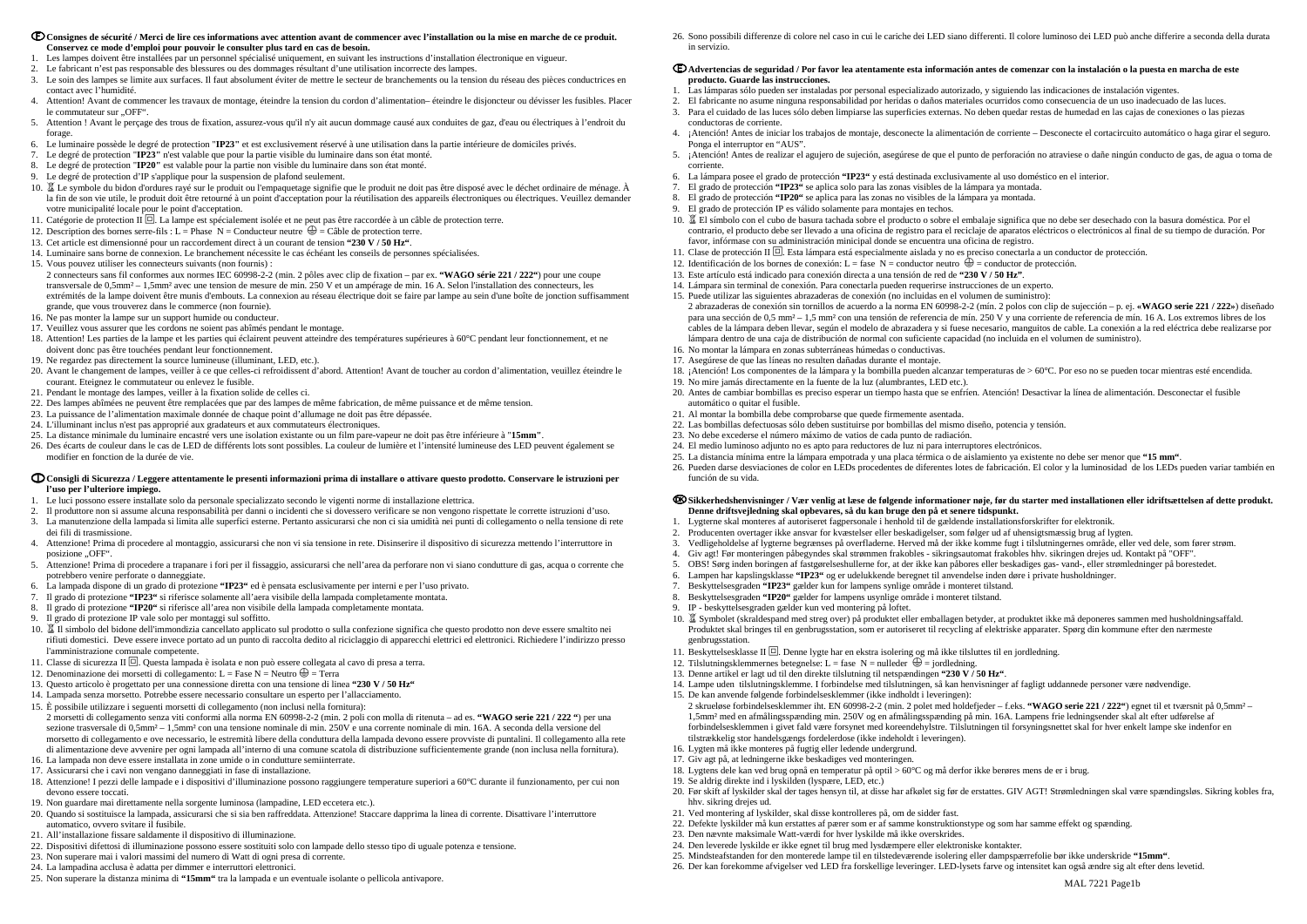#### **Säkerhetsföreskrifter / Var god och läs den här informationen noggrant innan du börjar med att installera den här produkten eller ta den i drift. Förvara den här bruksanvisningen för senare ändamål.**

- 1. Lyktorna får enbart installeras av auktoriserade specialister enligt de gällande föreskrifterna för elinstallationer.
- 2. Tillverkaren har inget ansvar för skador, som uppstått när belysningen använts på ett icke fackmässigt sätt.
- 3. Skötseln av belysning inskränker sig till utsidorna. Ingen fukt får då komma in där anslutningarna finns eller till delar, som leder till nätspänningen.
- 4. Observera! Stäng av strömmen på hela nätet före monteringsarbetet koppla bort säkringarna resp. skruva ur säkringen. Ställ kontakten på "AV".
- 5. OBS! Innan du borrar fästhålen måste du förvissa dig om, att det inte finns några gas-, vatten- eller elledningar som kan skadas där du borrar.
- 6. Lampan är försedd med skyddsgraden **"IP23"** och är endast avsedd för användning inomhus i privata hushåll.
- 7. Kappslingsklass **"IP23"** gäller endast för den synliga delen av lampan i monterat tillstånd.
- 8. Kappslingsklass **"IP20"** gäller för den icke synliga delen av lampan i monterat tillstånd.
- 9. IP-skyddsklass gäller endast för takmontage.
- 10. 冨 Symbolen med den överstreckade soptunnan på produkten eller förpackningen betyder att denna produkt inte får hanteras med hushållsavfallet. Produkten behöver istället efter livslängdens slut tas till en uppsamlingsstation där elektriska och elektroniska apparater återvinns. Adressen får du hos din kommunalförvaltning.
- 11. Skyddsklass II  $\Box$ . Denna belysning har en speciell isolering och får inte anslutas till en skyddsledare.
- 12. Anslutningsklämmornas beteckning  $L = Fs \ N = Neutralled are \ \bigoplus = Skyddsled are$
- 13. Denna artikel är avsedd för direkt anslutning till nätspänning **"230 V / 50 Hz"**.
- 14. Lampa utan anslutningsklämma. För denna anslutning kan i förekommande fall anvisningar från sakkunniga personer bli nödvändiga.
- 15. Du kan använda följande anslutningsklämmor (ingår inte i leveransen):
- 2 skruvlösa anslutningsklämmor enligt EN 60998-2-2 (min. 2-polig med låsfjäder t.ex. **"WAGO serie 221 / 222"**) konstruerad för ett tvärsnitt på 0,5 mm² – 1,5 mm² med en märkspänning på minst 250V och en märkström på minst 16A.
- Lampans fria ledningsändar måste beroende på anslutningsklämmans utförande eventuellt vara utrustad med ledarändhylsor. Anslutningen till elnätet måste per lampa utföras inom en tillräckligt stor förgreningsdosa (ingår inte i leveransen).
- 16. Montera inte belysningen på fuktigt eller ledande underlag.
- 17. Se noga till att ledningarna inte skadas vid monteringen.
- 18. Varning! Lyktdelar och belysningsmedel kan få temperaturer av >60°C under driften och får därför ej röras under driften.
- 19. Titta inte direkt in ljuskällan (belysningsmedel, LED mm.).
- 20. Var noga med att låta lampan svalna innan den byts ut. OBS! Gör först nätledningen spänningsfri. Koppla av säkringsautomaten eller vrid ur säkringen.
- 21. Var noga med att lampan sitter stadigt när den monteras.
- 22. Skadade lampor får endast bytas mot lampor av samma slag och med samma styrka och spänning.
- 23. Lampans angivna max-watt-tal får ej överskridas.
- 24. Det befogade belysningsmedlet passar inte för dimrar och elektroniska strömbrytare.
- 25. Det minsta tillåtna avståndet mellan en infälld lampa och befintlig(t) isolering eller fuktskydd bör inte vara mindre än **"15 mm"**.
- 26. Färgavvikelser på lysdioder från olika partier är möjliga. Lysdioders färg och ljusstyrka kan även förändras beroende på livslängden.

#### **Sikkerhetsmerknader / Vennligst les denne informasjon meget nøye før De installerer eller tar dette produktet i bruk. Ta godt vare på denne bruksanvisningen for senere bruk.**

- 1. Lampene må kun installeres av autorisert fagfolk etter de aktuelle forskriftene for installasjon av elektriske apparater.
- 2. Produsenten overtar intet ansvar for materiell- eller personskader som måtte oppstå som følge av feil bruk av lampen.
- 3. Kun overflatene til lampene trenger pleie. Under pleien får fuktighet ikke trenge inn i tilkoplingsrom eller ledende deler som fører nettspenning.
- 4. Obs! Før montering påbegynnes må strømforsyningen koples spenningsfritt slå av sikringsautomaten hhv. skru ut sikringen. Still bryteren på "AV".
- 5. Advarsel! Før du borer festehullene må du sjekke at hullene ikke kan komme borti eller perforere gass-, vann- eller strømledninger.
- 6. Lampen er i beskyttelsesklassen **"IP23"** og er utelukkende ment for bruk innendørs i private husholdninger.
- 7. Beskyttelsesklassen **"IP23"** gjelder kun for den synlige delen av lampen i montert tilstand.
- 8. Beskyttelsesklassen **"IP20"** gjelder kun for den ikke synlige delen av lampen i montert tilstand.
- 9. IP beskyttelsesgrad gjelder kun for takmontering.
- 10. Symbolet med en gjennomstrøket søppelbøtte på produktet eller emballasjen betyr at dette produktet ikke kan kastes sammen med husholdningsavfallet. I stedet må produktet, når det er utbrukt, leveres til et mottak for resirkulering av elektriske og elektroniske apparater. Vennligst spør i din kommune etter nærmeste miljøstasjon.
- 11. Verneklasse II  $\Box$ . Denne lampen er isolert spesielt og får ikke koples til en jordledning.
- 12. Betegnelse til tilkoplingsklemmene: L = fase N = nøytral ledning  $\bigoplus$  = jordledning.
- 13. Denne varen er tiltenkt direkte tilkobling til strømnettet **"230 V / 50 Hz"**.
- 14. Lykt uten kontaktklemme. For kontakten kan det være nødvendig med veiledning av fagpersonal.
- 15. Du kan bruke følgende tilkoblingsklemmer (er ikke medleverte):
- 2 skrueløse forbindelsesklemmer jfr. EN 60998-2-2 (min. 2 poler med holdefjær f.eks. **"WAGO serien 221 / 222"**) som er beregnet for et tverrsnitt på 0,5mm² – 1,5mm² med en merkespenning på minimum 250V og en merkestrøm på minimum 16A.
- Lampens frittliggende ledningsender må eventuelt være utstyrt med endehylser, avhengig av koblingsklemmenes utførelse. Tilkoblingen til strømnettet må for hver lampe skje innenfor en tilstrekkelig stor fordelingsboks som kan kjøpes i vanlig handel (ikke medlevert).
- 16. Lampen må ikke installeres på fuktig eller ledende underlag.
- 17. Sørg for at ledningene ikke skades ved monteringen.
- 18. Obs! Ved bruk kan lampedeler og lyselementer oppnå en temperatur på >60°C. Disse må derfor ikkebe røres mens de er i bruk.
- 19. Ikke se rett inn i lyskilden (belysningsmiddel, LED etc.).
- 20. Vær oppmerksom på at lyspærer må kjøles ned før de skiftes ut. Obs! Nettledningen må først kobles fra nettet. Slå av sikringsautomaten eller skru ut sikringen.
- 21. Ved montering av lyspæren må det sørges for at den sitter fast.
- 22. Defekte lyspærer får kun erstattes med lyspærer av samme type, ytelse og spenning.
- 23. Den maksimale vattstyrken som er angitt for hvert lyspunkt får ikke overskrides.
- 24. Det vedlagte lyselementet er ikke egnet for dimmer og elektroniske brytere.
- 25. Den monterte lampen bør ha en minsteavstand på **"15mm"** mot isolasjon eller dampsperrefolie.
- 26. Det er muligheter for fargeavvik hos LED-lys av ulik farge. Lysfargen og lysstyrken hos LED-lys kan også forandre seg avhengig av levetiden.
- 10. 冨 Het symbool van de doorgestreepte vuilniston op het product of de verpakking betekent, dat dit product niet met het huisvuil mag afgevoerd worden. Dit product moet daarom op het einde van de levensduur naar een depot voor recycling van electrische en electronischen apparaten gebracht worden. A.U.B aan de bevoegde gemeentelijke administratie vragen waar het depot zich bevinden kan.
- 11. Beschermklasse II  $\Box$ . Deze lamp is bijzonder geïsoleerd en mag niet aan een beschermleider worden aangesloten.
- 12. Aanduiding van de aansluitklemmen: L = Fase  $N$  = Neutraalgeleider  $\bigoplus$  = Beschermleider.
- 13. Dit artikel is bestemd voor de directe aansluiting aan netspanning met **"230 V / 50 Hz"**.

# **Turvaohjeet / Lue nämä tiedot huolellisesti ennen kuin aloitat tämän tuotteen asennuksen tai käyttöönoton. Säilytä tämä käyttöohje huolellisesti myöhempää käyttöä varten.**

- 1. Vain valtuutetut ammattihenkilöt saavat asentaa lamput kulloistenkin voimassa olevien sähköasennusmääräysten mukaan.
- 2. Valmistaja ei vastaa loukkaantumisista eikä vahingoista, jotka ovat seurausta valaisimen epäasiallisesta käytöstä.
- 3. Valaisimien hoito rajoittuu pintoihin. Tällöin kosteutta ei saa päästää liitäntätiloihin tai verkkojännitteen johtaviin osiin.
- 4. Huomio! Ennen asennustöiden aloittamista verkkojohto on kytkettävä jännitteettömäksi kytke sulakeautomaatti pois päältä tai kierrä sulake ulos. Aseta kytkin asentoon "POIS".
- 5. Huomio! Varmista ennen reikien poraamista, että porauskohdassa ei ole kaasu-, vesi- tai sähköjohtoja, jotka voisivat vaurioitua porauksesta.
- 6. Valaisimeen on merkitty suojausluokka **"IP23"** ja se on tarkoitettu käytettäväksi ainoastaan sisätiloissa yksityistalouksissa.
- 7. Suojausluokka **"IP23"** koskee vain asennetun valaisimen näkyvää osaa.
- 8. Suojausluokka **"IP20"** koskee asennetun valaisimen osaa, joka ei ole näkyvissä.
- 9. IP-suojatyyppi pätee vain kattoon asennukseen.
- 10. Yliviivatun roskakorin symboli tuotteen tai pakkauksen päällä merkitsee, että tätä tuotetta ei saa hävittää yhdessä talousjätteen kanssa. Sen sijaan tuote on toimitettava käyttöikänsä loputtua sähkö- tai elektronisille laitteille tarkoitettuun kierrätyksen keräilypisteeseen. Tiedustele paikkaa asianomaiselta kunnan viranomaiselta.
- 11. Suojaluokka II  $\Box$ . Tällä valaisimella on erikoiseristys, valaisinta ei saa liittää maadoitusjohtimeen.
- 12. Liittimien nimet: L = vaihe N = nollajohdin  $\bigoplus$  = maadoitusjohdin.
- 13. Tämä tuote on tarkoitettu kytkettäväksi suoraan **"230 V / 50 Hz"** -verkkojännitteeseen.
- 14. Valaisin ilman liitospinnettä. Liitäntä voi vaatia ammattihenkilön tukea.
- 15. Voit käyttää seuraavia kytkentäliittimiä (eivät sisälly toimitukseen): 2 ruuvitonta EN 60998-2-2 -standardin mukaista kytkentäliitintä (väh. 2-napainen pidätysjousella – esim. **"WAGO sarja 221 / 222"**) jonka poikkileikkaus on 0,5 mm² – 1,5 mm², nimellisjännite väh. 250 V ja nimellisvirta väh. 16 A. Tarvittaessa valaisimen vapaana olevat johdonpäät täytyy kytkentäliittimen mallista riippuen varustaa pääteholkeilla. Kukin valaisin täytyy liittää sähköverkkoon tavallisen ja tarpeeksi ison jakorasian avulla (ei sisälly toimitukseen).
- 16. Älä asenna valaisinta kostean tai johtavan pohjan päälle.
- 17. Kiinnitä huomiota siihen, etteivät johdot vaurioidu asennuksessa.
- 
- 19. Älä katso suoraan valolähteeseen (valaistusväline, LED jne.). 20. Ennen valaistusvälineiden vaihtoa on otettava huomioon, että valaistusvälineiden on annettava jäähtyä. Huomio! Kytke ensin verkkojohto jännitteettömäksi.
- Kytke sulakeautomaatti pois päältä tai kierrä sulake ulos. 21. Valaistusvälineiden asennuksessa on huolehdittava kiinnityksen pitävyydestä.
- 22. Vialliset valaistusvälineet saa korvata vain lampuilla, joiden rakenne, teho ja jännite on samanlainen.
- 23. Kulloisenkin polttopaikan ilmoitettua wattien maksimiarvo ei saada ylittää.
- 24. Mukaan liitetty valaistusväline ei sovellu käytettäväksi himmentimien tai elektronisten kytkimien kanssa.
- 25. Asennetun valaisimen ja eristyksen tai höyrynsulkukalvon välinen etäisyys tulisi olla vähintään **"15 mm"**.
- 

18. Huomio! Lampun osien ja valaistusvälineiden käyttölämpötila saattaa nousta >60°C:een, tästä syystä niitä ei saa koskea käytön aikana.

26. LEDien värit saattavat hieman poiketa toisistaan erästä riippuen. LEDin valonvärin ja -voimakkuuden muutokset ovat riippuvaisia myös sen käyttöiästä.

#### **Veiligheidsaanwijzingen / Leest u alstublieft deze informatie zorgvuldig door, alvorens u met de installatie of ingebruikneming van dit produkt begint. Bewaart U deze gebruiksaanwijzing voor een later gebruik goed.**

3. Het onderhoud van lampen is tot de oppervlakken beperkt. Daarbij mag geen vochtigheid in aansluitingsruimtes of aan netspanning voerende delen geraken.

- 1. De lampen mogen alleen door geautoriseerd geschoold personeel naar de telkens geldende elektro-installatievoorschriften worden geїnstalleerd.
- 2. De producent neemt geen verantwoording voor verwondingen of schade, die het gevolg van een ondeskundig gebruik van de lanp zijn, op zich.
- 
- 4. Opgelet! Voor het begin van de montagewerkzaamheden de netleiding spanningsvrij schakelen contactverbreker uitschakelen resp. zekering eruit draaien. Schakelaar op "UIT".
- 5. Waarschuwing! Controleer voor het boren van de bevestigingsgaten dat op de boorplek geen gas-, water- of stroomleidingen worden aangeboord of beschadigd kunnen raken.
- 6. De lamp heeft beschermingsklasse **"IP23"** en is uitsluitend bedoeld voor het gebruik binnenshuis in privéhuishoudens.
- 7. De beschermingsgraad **"IP23"** geldt slechts voor het zichtbare gedeelte van de lamp in ingebouwde toestand.
- 8. De beschermingsgraad **"IP20"** geldt slechts voor het onzichtbare gedeelte van de lamp in ingebouwde toestand.
- 9. IP beschermgraad geldt alleen voor plafondmontage.

- 14. Lamp zonder aansluitklem. Voor het aansluiten kunnen instructies van vakkundige personen noodzakelijk zijn.
- 15. U kunt de volgende verbindingsklemmen gebruiken (niet inbegrepen):

 2 schroefloze verbindingsklemmen volgens EN 60998-2-2 (min. 2-polig met klemveer – bijv. **"WAGO serie 221 / 222"**) bestemd voor een doorsnede van 0,5mm² – 1,5mm² met een nominale spanning van min. 250V en een ingangsstroom van min. 16A.

 De vrije uiteinden van de lamp moeten afhankelijk van de uitvoering van de verbindingsklemmen indien nodig worden voorzien van adereindhulzen. De aansluiting op het stroomnet moet per lamp binnen een voldoende grote, gangbare verdeeldoos geschieden (niet inbegrepen).

16. Lamp niet op een vochtige of leidende ondergrond monteren.

17. Zorgt U ervoor, dat leidingen gedurende de montage niet worden beschadigd.

18. Opgelet! Lampdelen en lampen kunnen gedurende het bedrijf temperaturen van >60°C bereiken en mogen daarom gedurende het bedrijf niet worden

aangeraakt.

19. Niet direct in de lichtbron (lichtmiddel, LED enz.) kijken.

20. Voor het wisselen van lampen moet men erop letten, dat deze eerst moeten afkoelen. Opgepast! Vooraf voedingsleiding spanningsvrij schakelen.

Contactverbreker uitschakelen resp. zekering uitschroeven.

21. Bij de montage van de lampen moet op een vaste zit van deze worden gelet.

22. Defecte lampen mogen alleen door lampen van dezelfde type, vermogen en spanning worden vervangen.

23. Het aangegeven maximum wattaantal van ieder aansluitcontact mag niet worden overschreden.

24. Het bijgevoegde licht is niet geschikkt voor dimmers en elektronische schakelaars.

25. De minimale afstand van de inbouwlamp tot aanwezige isolatie of dampremmende folie dient niet minder te zijn dan **"15mm".**

26. Kleurafwijkingen zijn bij LEDs van een verschillende charge mogelijk. De lichtkleur en de lichtsterkte van LEDs kan ook afhankelijk van de levensduur

veranderen.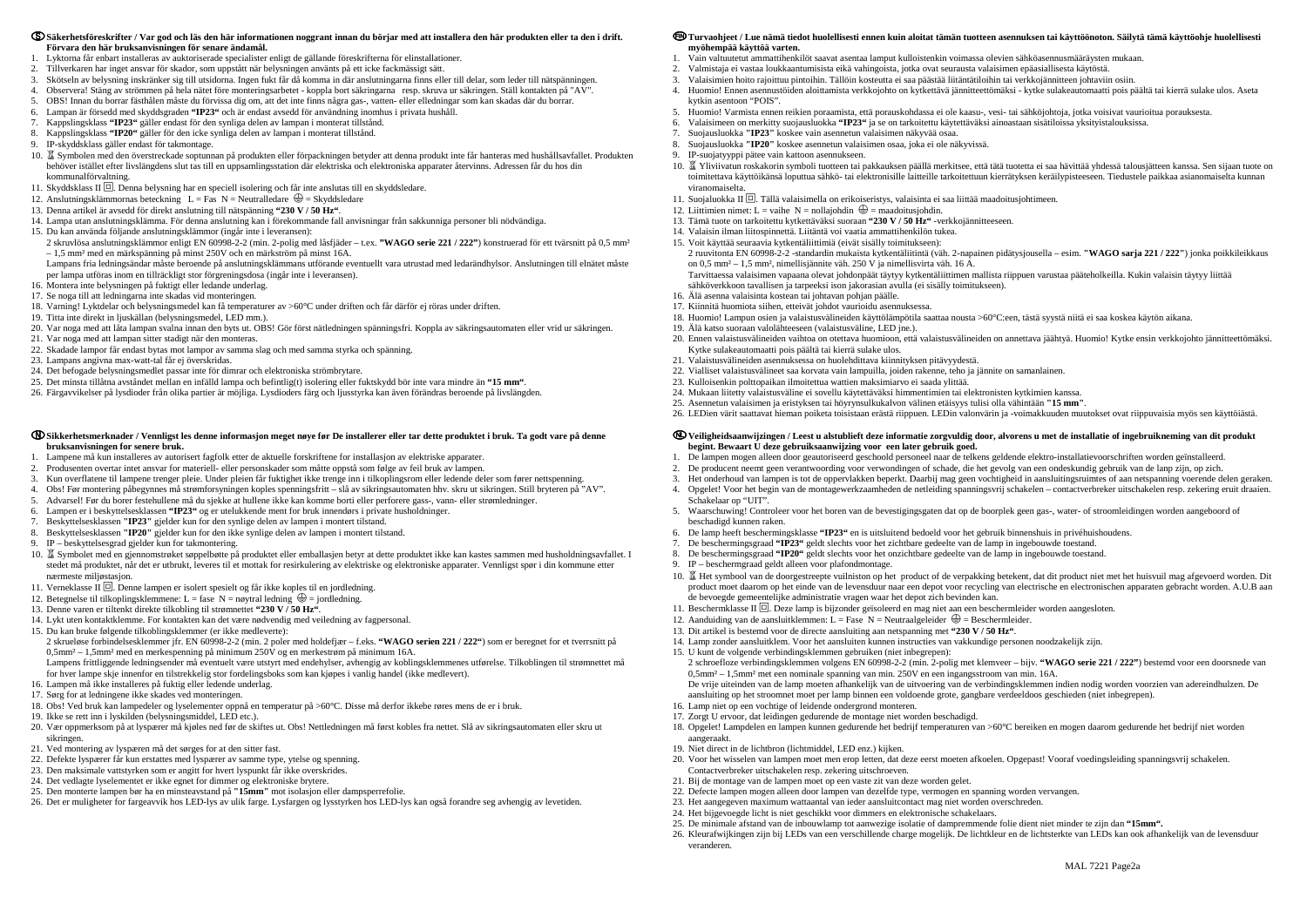#### **C**D Bezpieczeństwo podczas montażu i eksploatacji / Przed instalacja lub uruchomieniem produktu prosze przeczytać dokładnie poniższe informacje. **Instrukcję należy przechowywać do późniejszego wykorzystania.**

- 1. Oprawy oświetleniowe mogą instalować tylko specjaliści z odpowiednimi uprawnieniami, stosując się do aktualnie obowiązujących przepisów dotyczących wykonywania instalacji elektrycznych.
- 2. Producent nie ponosi odpowiedzialności za zranienia lub uszkodzenia będące skutkiem niewłaściwego posługiwania się <sup>ś</sup>wietlówką.
- 3. Konserwacja świetlówek ogranicza się do ich powierzchni. Podczas konserwacji do przestrzeni, w której znajdują się przewody, ani do elementów będących pod napięciem nie może przedostać się <sup>ż</sup>adna wilgoć.
- 4. Uwaga! Przed rozpoczęciem prac montażowych należy wyłączyć przewód sieciowy, skrzynkę bezpiecznikową lub wykręcić bezpieczniki. Wyłącznik powinien być ustawiony na "aut" ("AUS"/"OFF").
- 5. Uwaga! Przed wywierceniem otworów do zamocowania należy upewnić się, że w miejscu wiercenia nie można przebić lub uszkodzić rur z gazem i wodąlub przewodów elektroenergetycznych.
- 6. Lampa posiada stopień ochrony **"IP23"** i jest przeznaczona wyłącznie do zastosowania w pomieszczeniach w prywatnych domach.
- 7. Stopień ochrony **"IP23"** odnosi się tylko do widocznego zakresu lampy po zainstalowaniu.
- 8. Stopień ochrony **"IP20"** odnosi się tylko do niewidocznego zakresu lampy po zainstalowaniu.
- 9. Klasa ochrony IP odnosi się tylko do montażu na suficie.
- 10. Symbol przekreślonego pojemnika na śmieci na produkcie czy opakowaniu oznacza, że nie wolno tego produktu usuwać razem z odpadami z gospodarstwa domowego. Zamiast tego należy po zakończeniu użytkowania oddać produkt do punktu recyklingu sprzętu elektrycznego i elektronicznego. Informacji o takim punkcie należy zasięgnąć we właściwym zarządzie gospodarki komunalnej.
- 11. Klasa ochrony II  $\Box$ . Ta lampa jest bardzo dobrze izolowana i nie może być łączona z przewodem ochronnym.
- 12. Oznaczenie zacisków przyłączeniowych: L = faza, N = przewód neutralny,  $\bigoplus$  = przewód ochronny.
- 13. Niniejszy artykuł jest zaprojektowany do bezpośredniego podłączenia do napięcia **"230 V / 50 Hz"**.
- 14. Lampa bez zacisku przyłączeniowego. Do podłączenia mogą być wymagane wskazówki specjalistów.

### © Bezpečnostní pokyny / Přečtěte si, prosím, pozorně tyto informace, dříve než začnete s instalací nebo s uvedením do provozu. Uchovejte tyto **pokyny k obsluze pro pozdější reference.**

15. Można stosować następujące złączki (nie zawarte w komplecie): 2 złączki bez przykręcania zgodne z EN 60998-2-2 (min. 2 biegunowe z dźwignią – np. **"WAGO seria 221 / 222"**) zaprojektowane do przekroju wynoszącego 0,5mm² – 1,5mm² z napięciem nominalnym wynoszącym min. 250V i prądem nominalnym wynoszącym min. 16A. Wolne końce przewodów lampki muszą zależnie od wykonania złączki zostać ewentualnie zaopatrzone w tulejki końcowe żył. Podłączenie do sieci zasilającej musi nastąpić przy każdej lampie w obrębie wystarczająco dużej, standardowej puszki elektroinstalacyjnej (nie zawarta w komplecie).

- 16. Nie należy montować lampy na wilgotnym podłożu, ani też na podłożu przewodzącym elektryczność.
- 17. Należy się upewnić, że przewody nie zostały uszkodzone podczas montażu.
- 18. Uwaga! Elementy konstrukcji oprawy oświetleniowej oraz elementy świecące mogą w czasie eksploatacji osiągać temperaturę przekraczającą 60°C i dlatego nie wolno ich wtedy dotykać.
- 19. Nie kierować wzroku bezpośrednio na źródło światła (żarówka, dioda LED itp.).
- 20. Przed wymianą <sup>ś</sup>wietlówek należy zwrócić uwagę na to, że muszą być one najpierw ochłodzone. Uwaga! Przed podłączeniem lampy należy wyłączy<sup>ć</sup> zasilanie . Wyłączyć bezpieczniki, ewentualnie wykręcić je.
- 21. Podczas montażu świetlówek należy zwrócić uwagę na ich mocne osadzenie.
- 22. Wadliwe świetlówki mogą być wymienione jedynie na lampy o takiej samej budowie, mocy i napięciu.
- 23. Nie można przekroczyć podanej maksymalnej liczby watów każdej lampy.
- 24. Dostarczony typ oświetlenia nie nadaje się do stosowania z regulatorem światła i przełącznikami elektronicznymi.
- 25. Minimalny odstęp wbudowanej lampy od istniejącej izolacji albo folii paroizolacyjnej nie powinien wynosić mniej niż **"15mm"**.
- 26. Możliwe są różnice w kolorach diod LED różnych szarż. Kolor światła i siła świetlna diod LED może się zmieniać również w związku z żywotnością.

- 1. Svítidla smí instalovat jen autorizovaný odborný personál dle příslušných elektroinstalačních předpisů.
- 2. Výrobce neodpovídá za zranění či škody, které vzniknout důsledkem neodborného používání svítidel.
- 3. Údržba svítidel je omezena jen na povrchy. Přitom se do okolí míst připojení nebo k součástem pod napětím nesmí dostat vlhkost.
- 4. Pozor! Před zahájením montáže vypněte síťové vedení vypněte jistič pojistek popř. vyšroubujte pojistku. Spínač uveďte do polohy "VYP".
- 5. Pozor! Před vrtáním otvorů se přesvědčte, že se v těchto místech nenachází plynové nebo vodovodní trubky ani vedení elektrického proudu.
- 6. Světlo má stupeň ochrany **"IP23"** a je určené jen pro privátní použití v domácnosti a ve vnitřních prostorech.
- 7. Druh ochrany **"IP23"** platí jen pro viditelnou část svítidla ve vestavěném stavu.
- 8. Druh ochrany **"IP20"** platí pro neviditelnou část svítidla ve vestavěném stavu.
- 9. Krytí IP platí pouze pro montáž na strop.
- 10. 冨 Symbol přeškrtnuté nádoby na odpadky na výrobku nebo na obalu znamená, že výrobek se nesmí likvidovat v odpadu z domácnosti. Tento výrobek je místo toho třeba na konci jeho životnosti předat sběrně pro recyklaci elektrických a elektronických přístrojů. Zjistěte si prosím tuto sběrnu dotazem u své příslušné místní samosprávy.
- 11. Třída ochrany II  $\Box$ . Toto svítidlo má zvláštní izolaci a nesmí být připojeno na ochranný vodič.
- 12. Označení připojovacích svorek: L = fáze N = neutrální vodič  $\bigoplus$  = ochranný vodič.
- 13. Tento artikl je vhodný pro přímé připojení na síťové napětí **"230 V / 50 Hz".**
- 14. Světlo nemá přípojkovou svorkovnici. Pro připojení mohou být zapotřebí pokyny odborníka.
- 15. Můžete použít následující spojovací svorky (nejsou v obsahu dodávky):
- 2 spojovací svorky bez šroubů podle EN 60998-2-2 (minimálně 2pólové s přidržovací pružinou např. **"WAGO série 221 / 222"**) koncipované pro průřez 0,5 mm² – 1,5 mm² s jmenovitým napětím minimálně 250V a jmenovitým proudem minimálně 16A.
- Volné konce vodičů svítidla se musí, v závislosti na provedení spojovací svorky, vybavit koncovkami. Připojení svítidla na přívod proudu se musí provést uvnitř dostatečně velké, běžné propojovací krabice(není v obsahu dodávky).
- 16. Nemontujte svítidlo na vlhký nebo vodivý podklad.
- 17. Dbejte na to, aby se vedení při montáži nepoškodila.
- 18. Pozor! Díly svítidla mohou během provozu dosáhnout teplot >60°C, a proto je zakázáno se jich během provozu dotýkat.
- 19. Nedívat se přímo na zdroj světla (osvětlovací prostředky, světelné diody atd.).
- 20. Před výměnou svítidel je třeba dbát na to, aby nejprve vychladla. Pozor! Nejprve připojte síťové vedení s vypnutým napětím. Vypněte jistič nebo vytáhněte pojistky.
- 21. Při montáži svítidel dbejte na jejich pevné uchycení.
- 22. Vadná svítidla je nutno nahradit jen svítidly stejné konstrukce, se stejným výkonem a napětím.
- 23. Uváděný maximální počet wattů každého místa připojení nesmí být překročen.
- 24. Přiložený osvětlovací prostředek není vhodný pro "dimmery" a elektronické vypínače.
- 25. Odstup vestavěného svítidla od tepelné izolace nebo fólie izolující proti vlhkosti nesmí být menší než **"15 mm".**
- 26. Odchylky barev LED různých šarží jsou možné. Barva světla a intenzita LED se může změnit v závislosti na délce životnosti.

# **Bezpečnostné pokyny / Prečítajte si, prosím, starostlivo tieto informácie, pred tým než začnete s inštaláciou alebo s uvedením do prevádzky. Uchovajte tieto pokyny k obsluhe pre neskoršie referencie.**

- 1. Lampy smú byť inštalované len schválenými odborníkmi podľa práve teraz platných elektroinštalačných predpisov.
- 2. Výrobca nie je zodpovedný za poranenia či škody, ktoré vzniknú dôsledkom neodborného používania svietidiel.<br>3. Údržba svietidiel je obmedzená len na ich povrchy. Do okolia miest pripojenia či k súčastiam pod napätím sa
- 3. Údržba svietidiel je obmedzená len na ich povrchy. Do okolia miest pripojenia či k súčastiam pod napätím sa pritom nesmie dostať vlhkosť.
- 4. Pozor! Pred začatím montáže vypnite sieťové vedenie vypnite istič poistiek prípadne vyskrutkujte poistku. Spínač nastavte na "VYP".
- 5. Upozornenie! Skôr ako začnete vŕtať upevňovacie otvory, sa uistite, či v mieste vŕtania nenavŕtate alebo nepoškodíte plynové, vodovodné alebo elektrické vedenia.
- 6. Svietidlo je vybavené stupňom ochrany **"IP23"** a je určené výlučne na použitie v interiéroch súkromných domácností.
- 7. Stupeň ochrany **"IP23"** sa vzťahuje len na viditeľnú oblasť lampy v zabudovanom stave.
- 8. Stupeň ochrany **"IP20"** sa vzťahuje len na viditeľnú oblasť lampy v zabudovanom stave.
- 9. Krytie IP platí len pre montáž na strope.
- 10. 冨 Symbol prečiarknutej nádoby na odpad na výrobku alebo na obalu znamená, že výrobok sa nesmie likvidovať v odpadu z domácnosti. Tento výrobok treba namiesto toho na konci jeho životnosti predať zberni pre recykláciu elektrických a elektronických prístrojov. Zistite si prosím túto zberňu dotazom u svojej príslušnej miestnej samosprávy.
- 11. Trieda ochrany II □. Toto svietidlo má zvláštnu izoláciu a nesmie byť pripojené na ochranný vodič.
- 12. Označenie pripojovacích svoriek: L = fáza N = neutrálny vodič  $\bigoplus$  = ochranný vodič.
- 13. Tento produkt je dimenzovaný pre priame pripojenie na sieťové napätie **"230 V / 50 Hz"**.
- 14. Svietidlo bez pripojovacej svorky. Pre zapojenie môžu byť potrebné pokyny od odborníkov.
- 15. Môžete použiť nasledujúce spojovacie svorky (nie sú súčasťou dodávky): 2 bezskrutkové spojovacie svorky podľa EN 60998-2-2 (min. 2 pólové s pridržovacou pružinou – napr. **"WAGO séria 221 / 222"**) určené pre prierez 0,5mm² – 1,5mm² s menovitým napätím min. 250V a menovitým prúdom min. 16A. Voľné konce vedenia svietidla musia byť závisle od vypracovania spojovacej svorky v prípade potreby vybavené dutinami. Zapojenie do prúdovej siete musí byť u každého svietidla uskutočnené vrámci dostatočne veľkej bežnej rozvodovej zásuvky (nie je súčasťou dodávky).
- 16. Svietidlo nemontujte na vlhký či vodivý podklad.
- 17. Zaistite, aby pri montáži nedošlo k poškodeniu vedenia.
- 18. Pozor! Časti svietidiel a žiarovky môžu v prevádzke dosahovať teplotu >60°C a preto sa ich v prevádzke nemožno dotýkať.
- 19. Nepozerať priamo na zdroj svetla (osvetlovacie prostriedky, svetelné diódy atd.).
- 20. Pred výmenou svietidiel je nutné dbať na to, aby najprv vychladli. Pozor! Najprv pripojte sieťové vedenie s vypnutým napätím. Vypnite istič alebo
- vytiahnite poistky. 21. Svietidlá musia byť pevne uchytené.
- 
- 22. Vadné svietidlá je možné vymeniť len za lampu s rovnakou konštrukciou, príkonom a napätím. 23. Uvedený maximálny počet wattov každého miesta pripojenia sa nesmie prekročiť.
- 24. Priložený osvetľovací prostriedok nie je vhodný pre "dimmery" a elektronické vypínače.
- 25. Minimálna vzdialenosť zabudovanej lampy k príslušnému stmievaču alebo parozábranovej fólii by nemala byť kratšia ako **"15mm".**
- 26. Rôzne šarže LED diód môžu vykazovať farebné odchýlky. Farba a intenzita svetla LED diód sa môže zmeniť aj v závislosti od ich doby životnosti.
- **Navodila glede varnosti / Pred instalacijo ali uporabo tega izdelka skrbno preberite te informacije. Navodila za uporabo skrbno shranite, lahko jih boste potrebovali kdaj kasneje.**
- 1. Svetilke lahko v skladu s trenutno veljavnimi predpisi za električne instalacije instalirajo le pooblaščeni strokovnjaki.
- 2. Proizvajalec ne prevzame nikakršne odgovornosti za poškodbe ali škode, ki so posledica nestrokovne uporabe svetila.
- 3. Nega svetil je omejena na površine. Pri tem ne sme priti vlaga v priključitvene prostore ali na dele, ki so pod omrežno napetostjo.
	- "izklop" ("AUS"/ "OFF").
	- 5. Pozor! Preden začnete vrtati odprtine za pritrdilne odprtine, se prepričajte, da na mestu vrtanja ni plinske, električne napeljave, vodovodne cevi, ki bi jo lahko prevrtali ali poškodovali.
	- 6. Svetilka ima zaščitno stopnjo **"IP23"** in je predvidena za osebno uporabo v notranjih prostorih.
	- 7. Stopnja zaščite **"IP23"** velja samo za vidni del svetilke, ko je vgrajena.
- 8. Stopnja zaščite **"IP20"** velja samo za vidni del svetilke, ko je vgrajena.
- 9. IP Zaščitna stopnja velja le za stropno montažo.

4. Pozor! Pred začetkom montaže je potrebno odklopiti omrežje z napetosti – izklopiti instalacijski odklopnik oziroma odviti varovalko. Stikalo postaviti na

- 10. Simbol prekrižanega smetnjaka na izdelku ali embalaži pomeni, da se tega izdelka ne sme odstraniti s hišnimi odpadki. Namesto tega je potrebno izdelek na koncu njegove življenjske dobe odnesti v sprejemni center za recikliranje električnih in elektronskih naprav. O takšnem centru se pozanimajte pri vaši pristojni komunalni upravi.
- 11. Varnostni razred II  $\Box$ . To svetilo je posebej izolirano in ne sme biti priključeno na zaščitni prevodnik.
- 12. Opis priključne oprijemalke: L = stopnja N = nevtralni prevodnik  $\bigoplus$  = zaščitni prevodnik.
- 13. Ta izdelek je predviden za neposredno priključitev na omrežno napetost **"230 V / 50 Hz".**
- 14. Svetilka brez priključne sponke. Za priklop boste morda potrebovali nasvet strokovnjaka.
- 15. Uporabite lahko naslednji priključni sponki (nista priloženi obsegu dobave): 2 priključni sponki brez navoja skladno z EN 60998-2-2 (min. 2-polni s pritrdilno vzmetjo – npr. **»WAGO serija 221 / 222«**), zasnovani za prečni prerez 0,5 mm² – 1,5 mm² z nazivno napetostjo min. 250 V in nazivnim tokom min. 16 A. Prosti konci vodnika svetilke morajo biti glede na izvedbo priključne sponke po potrebi opremljeni s tulci za žile. Priključitev na napajalno omrežje je treba
- izvesti na svetilko znotraj dovolj velike običajne razdelilne doze (ni priložena obsegu dobave). 16. Svetila se ne sme nomtirati na vlažno ali prevodno podlago. 17. Zagotoviti je potrebno, da se kabli pri montaži ne poškodujejo.

18. Pozor! Deli svetilke in žarnice se lahko med delovanjem segrejejo na >60°C, zato se jih med delovanjem ne sme dotikati.

19. Ne glejte direktno v vir svetlobe (v žarnico, LED itn.).

20. Pred zamenjavo svetilnih sredstev je potrebno paziti na to, da se morajo le-ta najprej ohladiti. Pozor! Pred začetkom izklopite dovod električnega toka!

Izklopite stikalo varovalke oz. varovalko odvijte!

21. Pri montaži svetilnih sredstev je potrebno paziti na njegovo stabilno nameščenost.

22. Poškodovana svetilna sredstva se smejo nadomestiti le z žarnicami enake izdelave, moči in napetosti.

23. Navedene maksimalne vrednosti vsakega porabnika v Watt-ih se ne sme prekoračiti.

24. Priloženo svetilo ni primerno za dimmer-je (regulator svetlosti) in elektronska stikala.

25. Najmanjša razdalja med vgradno svetilko in izolacijo ali paroneprepustno folijo ne sme znašati manj kot **"15mm"**.

26. Razlike v barvnih odtenkih LED žarnic so mogoče. Do razlike v barvi svetlobe in jakosti svetlobe LED žarnic se lahko spreminjajo s starostjo naprave.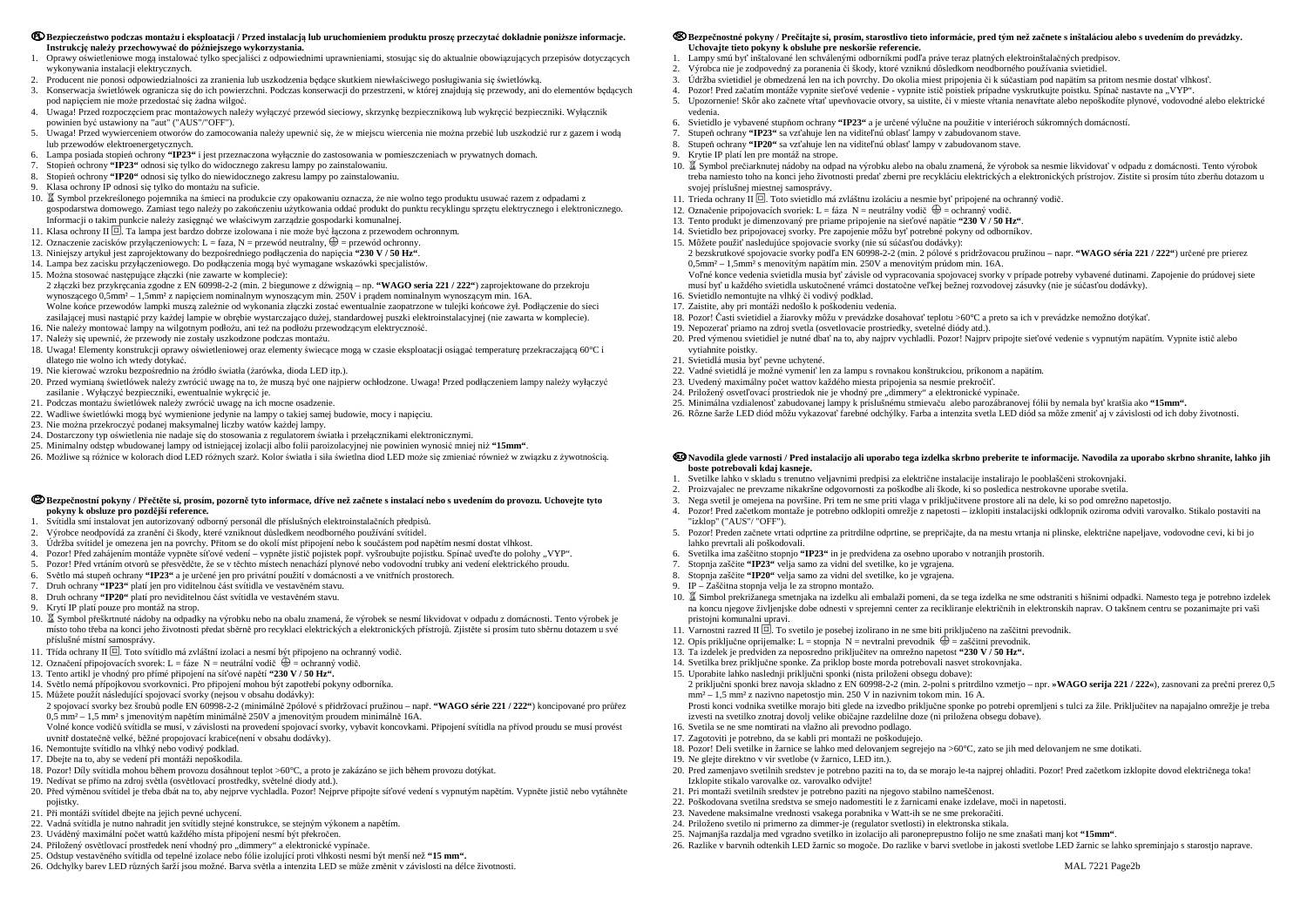#### **Biztonsági előírások / Kérjük olvassa át alaposan ezeket az információkat, mielőtt ezen termék felszerelését vagy üzembevételét megkezdi.**

- 1. A világító berendezés felszerelését csak szakképzet személy végezheti a érvényes villanyszerelési előírások szerint.
- 2. A gyártó nem vállal felelősséget olyan sérülésekre vagy károkra, amelyek a világítótest nem megfelelő használatából adódnak.
- 3. A világító testek ápolása a felületekre korlátozódik. Ügyelni kell, hogy közben a csatlakozó és a hálózati feszültségű részekbe nedvesség ne jusson.
- 4. Figyelem! A szerelési munkálatok előtt a hálózati vezetéket feszültségmentesíteni kell a biztosíték automata lekapcsolásával ill. a biztosíték kicsavarásával. A kapcsoló legyen "KI" állásban.
- 5. Figyelem! A rögzítő-lyukak fúrása előtt bizonyosodjon meg róla, hogy a fúrás helyén a gáz-, víz-, vagy áram- vezetéket ne tudja átfúrni, vagy megsérteni.
- 6. A lámpa **"IP23"** védelmi fokozattal rendelkezik és kizárólag magánháztartásokban történő beltéri használatra alkalmas.
- 7. Az "**IP23**" védettségi fokozat a csak lámpa látható részére érvényes beépített állapotban.
- 8. Az "**IP20**" védettségi fokozat a lámpa nem látható részére érvényes beépített állapotban.
- 9. IP védettségi fokozat csak mennyezetre szerelésre érvényes.
- 10. A terméken, vagy a csomagoláson található áthúzott hulladéktároló azt jelenti, hogy ez a termék nem ártalmatlanítható a házi hulladékkal együtt. Ehelyett a terméket az élettartama végén az elektromos és elektronikus készülékek újrahasznosításának egy átvevő helyéhez kell vinni. Kérjük, érdeklődjön ez iránt az illetékes kommunális igazgatóságán.
- 11. II érintésvédelmi osztály  $\Box$ . Ez a világítótest külön szigetelt és tilos a földvezetékre csatlakoztatni.
- 12. A csatlakozások jelölései: L = Fázis  $N =$  Nulla  $\bigoplus$  = Föld.
- 13. Ez a termék **"230 V / 50 Hz"** –es hálózati feszültségre közvetlenül csatlakoztatható.
- 14. Csatlakozó-csipesz nélküli izzó. A csatlakozáshoz szakember segítségére lehet szükség.
- 15. A következő csatlakozókapcsok használhatók (nincsenek a csomagban):

#### ® Instructiuni de protectie a muncii / Vă rugăm să cititi cu atentie aceste informatii, înainte să începeti instalarea sau utilizarea acestui produs. **Păstraţi cu grijă aceste instrucţiuni pentru utilizare ulterioară.**

- 1. Iluminatoarele trebuie instalate numai de personal de specialitate autorizat, în conformitate cu prevederile în vigoare pentru instalaţiile electrice.
- 2. Producătorul nu îşi asumă nici o responsabilitate pentru accidentări sau pagube care sunt urmarea unei utilizări inadecvate ale corpului de iluminat.
- 3. Îngrijirea corpurilor de iluminat se rezumă numai la suprafaţa acestora. Nu este permisă pătrunderea umidităţii în spaţiile de racordare sau în părţile care conduc tensiunea de retea.
- 4. Atenţie! Înainte de începerea lucrărilor de montaj, se asigură absenţa tensiunii din cablul de alimentare siguranţa automată se deconectează, respectiv se desurubează siguranta. Întrerupătorul se poziționează pe poziția ..OPRIT".
- 5. Atenţie! Înainte de a realiza găurile pentru găurile de fixare, asiguraţi-vă că în locurile care urmează să fie găurite, nu pot fi perforate sau deteriorate conducte de gaz, apă sau de curent electric.
- 6. Lampa are gradul de protecție**"IP23"** <sup>ș</sup>i este prevăzută exclusiv pentru uzul intern în gospodăriile private.
- 7. Gradul de protecţie **"IP23"** este valabil doar pentru domeniul vizibil al lămpii în stare încorporată.
- 8. Gradul de protecţie **"IP20"** este valabil pentru domeniul care nu este vizibil al lămpii în stare încorporată.
- 9. Gradul de securitate IP este valabil doar pentru montarea pe tavan.
- 10. 冨 Simbolul tomberonului de gunoi tăiat cu două linii încrucișate, aplicat direct pe produs sau pe ambalajul acestuia, înseamnă că acest produs nu are voie să fie aruncat la gunoiul menajer. La sfârşitul perioadei sale de serviciu, produsul trebuie să fie predat în vederea reciclării unui punct autorizat de colectare a produselor electrice si electronice scoase din uz. Adresa unor asemenea puncte de colectare o puteți afla de la administrația comunală, în a cărei zonă de competenţă domiciliaţi.
- 11. Clasa de protecție II  $\Box$ . Acest corp de iluminat este izolat în mod special și este interzisă legarea sa la un cablu de legare la pământ.
- 12. Denumirea bornelor de conectare: L = Faza  $N=$  Nul  $\bigoplus$  = Cablul de legare la pământ.
- 13. Acest produs a fost proiectat pentru conectarea directă la tensiunea de reţea **"230 V / 50 Hz"**.
- 14. Lămpi fără clemă de contact. Pentru racordare pot fi necesare indicatii de la persoanele de specialitate.
- 15. Puteți să folosiți următoarele cleme de conectare (nu sunt continute în pachetul de livrare):
- 2 cleme de conectare fără <sup>ş</sup>uruburi conform normei EN 60998-2-2 (min. 2 poluri cu arcuri de susţinere de ex. **"WAGO serie 221 / 222"**) instalate pentru o sectiune de 0,5mm<sup>2</sup> – 1,5mm<sup>2</sup> cu o tensiune nominală de min. 250V și un curent nominal de min. 16A.

 2 csavar nélküli, az EN 60998-2-2 szabvány szerinti csatlakozókapocs (legalább 2-pólusú, tartórugóval – pl. **"WAGO sorozat 221 / 222"**) 0,5mm² – 1,5mm² keresztmetszethez, legalább 250V méretezési feszültséghez és legalább 16A méretezési áramhoz.

- A lámpa vezetékeinek szabad végeit a csatlakozókapocs kivitelétől függően adott esetben érvéghüvelyekkel kell ellátni. A táphálózatra való bekötést lámpánként egy megfelelően méretezett, kereskedelemben kapható elosztódobozon belül kell létrehozni (nincs a csomagban).
- 16. Ne szerelje a világítótestet nedves vagy elektromosan vezető felületre.
- 17. Győződjön meg, hogy a szerelésnél a vezetékek nem sérültek meg.
- 18. Figyelem! A világító berendezés alkatrészei és a világító testek hőmérséklete üzem közben meghaladhatja a 60°C-ot, ezért üzem közben nem szabad érinteni azokat.
- 19. A fényforrásba (világítóeszközbe, LED lámpába stb.) közvetlenül belenézni tilos.
- 20. Az égők cseréje előtt figyelni kell arra, hogy azoknak előbb le kell hűlniük. Figyelem! A hálózati vezetéket megelőzőleg feszültségmentesre kapcsolni. Az önműködő biztosítékot kikapcsolni ill. a biztosítékot kicsavarni.
- 21. Az égők megfelelő beszerelését ellenőrizzük.
- 22. Meghibásodott világító eszközöket csak azonos típusú, teljesítményű és feszültségű lámpákra szabad cserélni.
- 23. Az egy égőre megadott maximális teljesítményt nem szabad meghaladni.
- 24. A mellékelt világítóeszköz nem alkalmas fényerőszabályozók és villanykapcsolók számára.
- 25. A beépíthető lámpa és egy meglevő izoláció vagy párazáró fólia közötti minimális távolság ne legyen kisebb mint "**15mm**".
- 26. Különböző töltöttségeknél a LED-ek színeltérései előfordulhatnak. A LED-ek színe és fényereje az élettartam változásával is változhat.

Capetele libere de la cablul lămpii trebuie prevăzute în funcție de tipul de construcție cu cleme de conectare, dacă este cazul, cu manșoane aderente. Racordul la reţeaua de alimentare trebuie realizat pentru fiecare lampă, într-o cutie de distribuţie obişnuită, suficient de mare (nu este conţinută în pachetul de livrare).

- 16. Corpul de iluminat nu se montează pe un suport umed sau conducător de curent electric.
- 17. Asiguraţi-vă că în timpul montajului cablurile nu sunt deteriorate.
- 18. Atenţie: Părţile iluminatorului şi becul pot atinge în timpul funcţionării temperaturi de peste 60°C şi din acest motiv nu trebuie atinse în timpul funcţionării. 19. Nu trebuie să se privească niciodată nemijlocit şi direct în sursa de lumină (bec, LED, etc.).
- 20. Înainte de schimbarea corpurilor de iluminat, a se avea în vedere că acestea trebuie mai întâi să se răcească. Atenţiune! Anterior deconectaţi reţeaua de la tensiune. Decuplați siguranța automată respectiv extrageți siguranța.
- 21. La montajul corpurilor de iluminat trebuie asigurată o bună fixare a acestora.
- 22. Corpurile de iluminat defecte pot fi înlocuite numai cu lămpi de acelaşi tip constructiv, putere şi tensiune.
- 23. Este interzisă depăşirea valorii maxime de putere (waţi), indicată pentru fiecare loc de conectare.
- 24. Aparatul pentru iluminat, alăturat nu este destinat programatoarelor şi nici întrerupătoarelor electronice.
- 25. Distanţa minimă a lămpii încorporate faţă de o izolaţie existentă sau de o folie de blocare a aburului trebuie să nu fie mai mică de **"15mm"**.
- 26. Este posibilă apariția modificărilor de culoare în cazul încărcărilor diferite. Culoarea și intensitatea luminii LED-urilor se poate modifica <sup>ș</sup>i în funcție de durata de viață.

### **Indicações de segurança / Favor ler atenciosamente estas informações antes da instalação ou colocação em serviço deste produto Guardar estas**

4. Atenção! Antes de começar os trabalhos de montagem desligar a tensão da rede -desligar o corta-circuito automático ou então desenroscar e retirar o fusível.

5. Atenção! Antes de furar os orifícios de fixação, assegure-se de que não exista cabos ou tubos de gás, água ou electricidade que possam ser danificados no

10. 冨 O símbolo do caixote de lixo riscado no produto ou na embalagem significa que este produto não pode ser colocado no lixo doméstico. O produto tem,

- **instruções de uso para fins posteriores.**
- 1. As lâmpadas só podem ser instaladas por especialistas autorizados de acordo com as normas de instalação eléctricas válidas.
- 2. O fabricante está isento de qualquer responsabilidade no caso de ferimentos ou danificações motivados por uma utilização inadequada dos candeeiros.
- 3. A manutenção dos candeeiros diz apenas respeito à sua superfície. Ao fazer esta manutenção nunca se pode permitir que entre humidade nos
- compartimentos de ligação ou nas peças condutoras de corrente eléctrica da rede.
- Colocar o comutador na posição "DESLIGADO".
- local de perfuração.
- 6. O candeeiro tem a classe de proteção **"IP23"** e destina-se exclusivamente à utilização no interior de residências domésticas privadas.
- 7. O nível de proteção **"IP23"** apenas se aplica à área visível do candeeiro, quando este se encontra montado.
- 8. O nível de proteção **"IP20"** apena se aplica à área não visível do candeeiro, quando este se encontra montado. 9. Nível de protecção IP só é válido para aplicação no tecto.
- 
- pelo contrário, no fim da sua duração de vida, que ser entregue num local de recolha de aparelhos eléctricos e electrónicos para reciclagem. Por favor informe-se sobre este local de recolha junto das entidades comunais responsáveis.
- 11. Artigo de protecção II  $\Box$ . Este candeeiro tem uma protecção especial e não pode ser ligado a um condutor de protecção. 12. Designação dos bornes de ligação: L = fase  $N =$  condutor neutro  $\bigoplus$  = condutor de protecção.
- 13. Este artigo é concebido para uma conexão directa a uma corrente eléctrica de **"230 V / 50 Hz"**.
- 14. Lâmpada sem terminal de ligação. Para a ligação pode ser necessário solicitar a ajuda de um técnico
- 15. Pode utilizar os seguintes terminais de ligação (não fornecidos):
- secção transversal de 0,5mm² 1,5mm² com uma tensão nominal mín. de 250 V e uma corrente nominal mín. de 16 A. As extremidades livres dos cabos da luminária devem também ser equipadas com ponteiras, consoante versão dos terminais de ligação. A ligação à rede tem de ser feita por luminária e dentro de uma caixa de distribuição comum, suficientemente grande (não incluída).
- 16. Não montar o candeeiro em cima de bases húmidas ou condutoras.
- 17. Certifique-se ao fazer a montagem que os fios de ligação não estejam danificados.
- ligadas.
- 19. Não olhar directamente para a fonte de iluminação (meio de iluminação, LED etc.).
- 20. Antes de fazer a substituição de um foco luminoso tem que ser ter em atenção que este esteja arrefecido. Atenção! Desligar antes o cabo de alimentação eléctrica. Desligar o disjuntor ou retirar o fusível.
- 21. Ao fazer a montagem dos focos luminosos tem que se ter em atenção que os mesmos estejam numa posição segura.
- 22. Os focos luminosos com defeito só podem ser substituídos por outros do mesmo modelo, potência e tensão.
- 23. O número máximo de vátios (W) indicados para cada projector não pode ser ultrapassado.
- 24. O meio de iluminação incluso não é próprio para reguladores de intensidade nem para interruptores eléctricos.
- 25. A distância mínima do candeeiro de montagem para um isolamento ou película antivapor existentes não deverá ser inferior a **"15mm"**.
- útil.

2 terminais de ligação sem parafuso conforme EN 60998-2-2 (mín. 2 pinos com mola de retenção – p.ex. **"WAGO série 221 / 222"**) concebidos para uma

18. Atenção! As peças da lâmpada e elemento luminoso pode alcançar temperaturas de serviço de >60°C e por isso não podem ser tocadas quando estiverem

26. São possíveis divergências de cor em LEDs de lotes diferentes. A cor da luz e a intensidade luminosa dos LEDs podem alterar-se consoante o tempo de vida

#### **Emniyet direktifleri / Bu ürünü kurmadan veya çalıştırmadan önce lütfen bu bilgileri dikkatlice okuyunuz. İşbu kullanım kılavuzunu daha sonra başvurmak üzere iyi bir şekilde saklayınız.**

4. Dikkat! Montaj işine başlamadan önce elektrik devresi gerilimsiz hale gelecek şekilde kapatılmalıdır.- Sigorta kutusu devreden çıkarılmalıdır veya sigorta

- 1. Lambalar, geçerli ilgili elektrik kurulum talimatlarına uygun olarak yalnızca yetkili uzman personel tarafından kurulabilir.
- 2. Işıklandırma teçhizatının usulüne uygun olmayan kullanımdan kaynaklanan hasarlardan ve yaralanmalardan üretici sorumlu tutulmaz.
- 3. Işıklandırma teçhizatlarının yalnızca yüzeyleri temizlenebilir. Temizlik esnasında bağlantı yerleri veya gerilim ileten parçalar ıslatılmamalıdır.
- 
- çıkarılmalıdır. Salter "Aus" (Kapalı) konumuna getirilmelidir.
- 
- 6. Aydınlatma **"IP23"** koruma derecesine sahiptir ve sadece evlerde iç mekânda kullanımına izni bulunmaktadır.
- 7. Koruma derecesi **"IP23"** sadece takılı durumda aydınlatmanın görünür kısmı için geçerlidir.
- 8. Koruma derecesi **"IP20"** takılı durumda aydınlatmanın görünür olmayan kısmı için geçerlidir.

5. Dikkat! Sabitleme deliklerini açmadan önce deliğin açılacak yerden gaz, su veya elektrik hatlarının delinmeyeceğinden veya hasar görmeyeceğinden emin olun.

10. Ürünün veya ambalajın üzerindeki üzeri çizik çöp bidonu üzerindeki 冨 simgesi, bu ürünün ömrü bittikten sonra imha etmek için ev çöpüne atılmaması gerektiği

- 9. IP koruma sınıfı, sadece tavana montaj için geçerlidir.
- anlamına gelmektedir. Mamul, ömrü bitince bunun yerine elektrikli veya elektronik cihazların geri dönüşüm için toplandığı bir yere götürülmelidir. Bu yerin nerede olduğunu lütfen yetkili yerel idarenizden sorun.
- 11. Koruma sınıfı II  $\Box$  . Bu ışıklandırma teçhizatı özellikle izole edilmiştir ve koruma iletkenine bağlanamaz.
- 12. Bağlantı klemenslerinin tanımları: L = Faz N = Nötr iletken  $\bigoplus$  = Koruma iletkeni.
- 13. Bu ürün doğrudan **"230 V / 50 Hz"** <sup>ş</sup>ebeke voltajına bağlanmak için tasarlanmıştır.

14. Bağlantı klemensi olmayan lamba. Bağlantı işlemi için uzman kişilerden bilgi edinmek gerekebilir.

Min. 250V emsal gerilimli ve min. 16A emsal akımlı 0,5mm<sup>2</sup> – 1,5mm<sup>2</sup>'lik bir kesit için döşenmiş EN 60998-2-2'ye uygun 2 adet vidasız bağlantı parçası (tespit yaylı

15. Şu bağlantı parçasını kullanabilirsiniz (teslimata dahil değildir):

min. 2 çubuklu – örn. **"WAGO dizi 221 / 222"**).

 Lambaların serbest kablo uçları bağlantı parçalarının tasarımına göre gerektiğinde ekleme yüksükleriyle teçhiz edilmelidir. Her lambanın besleme şebekesine bağlantısı yeterince büyük, standart dağıtım kutusunun içerisinde yapılmalıdır (teslimata dahil değildir).

16. Işıklandırma teçhizatı nemli ya da iletken yüzey üzerine montaj edilemez.

17. Hatların montaj sırasında hasar görmemesini temin ediniz.

18. Dikkat! Aydınlatma parçaları ve aydınlatma aracı, kullanım esnasında yalnızca 60°C'den yüksek sıcaklıklara ulaşabilir ve lambalara kullanım esnasında

dokunulmamalıdır.

19. Direkt ışık kaynağına (ampul, LED vs.) bakmayın.

20. Aydınlatma araçlarını değiştirmeden önce bunların tamamen soğumuş olması dikkate alınmalıdır. Dikkat! Önce şebeke hattınının gerilimsiz olmasını sağlayınız.

Sigorta kutusunu devre dışı bırakınız veya sigortayı çıkarınız.

 21. Aydınlatma araçlarının montajı sırasında, bunların yuvalarında sağlam oturdukları dikkate alınmalıdır. 22. Bozuk aydınlatma araçları sadece ayni yapı şekline, güce ve gerilime sahip lambalar ile değiştirilebilir.

23. Her yanma yerinin belirtilen azami Vat değeri kesinlikle aşılmamalıdır.

24. Teslimat kapsamındaki aydınlatma aracı, dimmer ve elektronik şalter için uygun değildir.

 25. Takılır aydınlatmanın mevcut bir yalıtım veya buhar bariyeri folyosuna olan asgari mesafe **"15mm'nin"** altında olmamalıdır. 26. LED´lerin ürün partilerinde renk sapmaları olabilir. LED´lerin ışık rengi ve parlama seviyesi ürünün ömrüne bağlı olarak da değişebilir.

MAL 7221 Page3a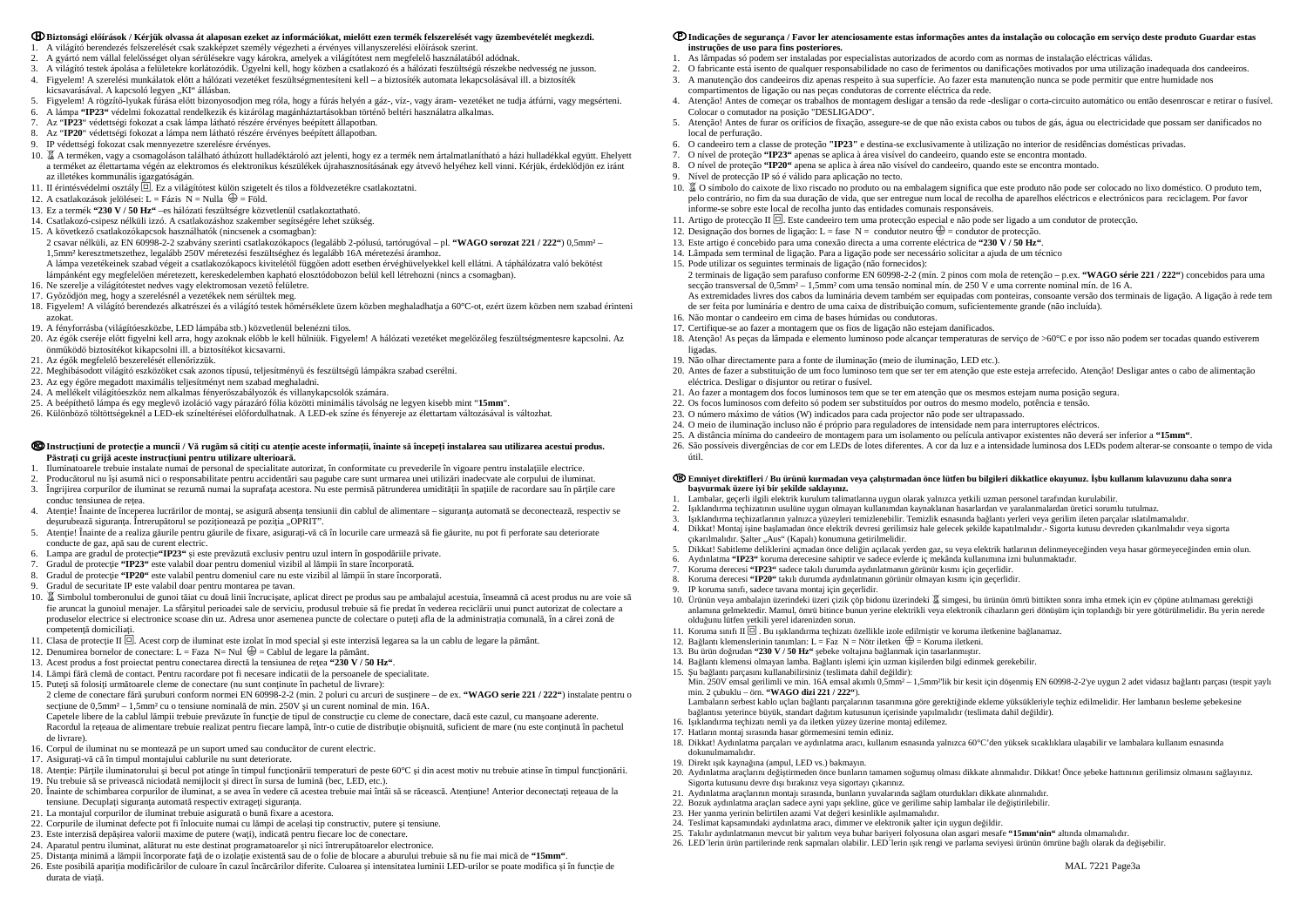#### © Drošības norādījumi / Lūdzu, uzmanīgi izlasiet šo informāciju pirms ierīces instalācijas vai pieņemšanas ekspluatācijā. Uzglabājiet lietošanas pamācību arī **turpmākajai lietošanai.**

- 1. Lampu instalāciju drīkst veikt tikai autorizēti speciālisti, ievērojot elektrodrošības un instalācijas prasības.
- 2. Ražotājs neuzņemas nekādu atbildību par traumām un zaudējumiem, kas tika nodarīti lampas nepien<sup>ā</sup>cīgas lietošanas rezultātā.
- 3. Kopjama ir tikai lampas virsma. Kopjot lampas virsmu j<sup>ā</sup>uzmanās, lai mitrums nenokļūtu piesl<sup>ē</sup>gumu vietās vai tīkla spriegumu vadošajos elementos.
- 4. Uzmanību! Pirms montāžas darbu uzsākšanas tīkla vadi jāatslēdz no sprieguma avota. Šim nolūkam nepieciešams izsl<sup>ē</sup>gt drošības automātu vai izņemt drošināt<sup>ā</sup>ju.
- Slēdzim jābūt poz<sup>ī</sup>cij<sup>ā</sup> "IZSLĒGTS". 5. Uzmanību! Pirms stiprinājumu caurumu urbšanas pārliecinieties, ka urbšanas vietā nav iespējams ieurbt vai sabojāt gāzes caurules, ūdens caurules vai elektropadeves līnijas.
- 6. Šo lampu drošības pak<sup>ā</sup>pe ir **"IP23"** un t<sup>ā</sup>s ir paredzētas tikai priv<sup>ā</sup>tām m<sup>ā</sup>jsaimniecībām lietošanai iekštelp<sup>ā</sup>s.
- 7. Aizsardzības līmenis **"IP23"** attiecas tikai uz redzamajām daļām, kas iebūv<sup>ē</sup>tas lamp<sup>ā</sup>.
- 8. Aizsardzības līmenis **"IP20"** attiecas uz neredzamajām daļām, kas iebūv<sup>ē</sup>tas lamp<sup>ā</sup>.
- 9. IP aizsardzības pak<sup>ā</sup>pe attiecas tikai uz griestu montāžu.
- 10. Simbols, kas izvietots zu produkta vai iepakojuma un kurā ir attēlots aizsvītrots atkritumu konteiners, nozīmē, ka šo produktu nedrīkst utilizēt kopā ar sadzīves atkritumiem. Pēc produkta ekspluatācijas izbeigšan<sup>ā</sup>s produkts nododams utilizācijai nolietotu elektronisko un elektrisko ierīču vākšanas vietās otrreizējai p<sup>ā</sup>rstrādei. Lūdzu, sazinieties ar pašvaldības iestādi, kur var saņemt informāciju par atbild<sup>ī</sup>gām utilizācijas viet<sup>ā</sup>m.
- 11. Aizsardzības klase II □ . Šai lampai ir īpaša izolācija un to nedrīkst pieslēgt aizsargsavienojumam.<br>12. Pieslēmīma snailu anzīmējums: I fāze N neitrālais vadītājs ⊕ aizsargsavienojums
- 12. Pieslēguma spaiļu apzīmējums: L = fāze N = neitrālais vadītājs  $\bigoplus$  = aizsargsavienojums.
- 13. Šis izstrādājums ir paredzēts tiešai piesl<sup>ē</sup>gšanai pie elektrotīkla ar **"230 V / 50 Hz"** spriegumu.
- 14. Lampa bez piesl<sup>ē</sup>guma spailes. Pieslēgšanai var būt nepieciešami profesionāļa norādījumi.
- 15. Jūs varat izmantot šādas savienošanas spailes (nav iekļautas komplektācijā):
- Divas bezskrūvju savienošanas spailes saskaņ<sup>ā</sup> ar standartu EN 60998-2-2 (vismaz divu polu, ar fiksācijas atsperi, piem<sup>ē</sup>ram, **"WAGO sērija 221 / 222"**), kas paredzētas 0,5 mm² – 1,5 mm² diametram, ar vismaz 250 V nominālo spriegumu un vismaz 16 A nominālo jaudu.
- Atkarībā no savienošanas spailes veida, iespējams, ka brīvajiem lampas vadu galiem nepieciešamas uzmavas. Lampa j<sup>ā</sup>pieslēdz elektrotīklam, izmantojot pietiekami lielu tirdzniecībā pieejamu sadales kārbu (nav iekļauta komplektācijā).
- 16. Nemontējiet lampu uz mitras vai strāvu vadošās virsmas.
- 17. Pārliecinieties, lai montāžas gaitā netiktu bojāti vadi.
- 18. Uzmanību! Lampas elementi un spuldzes lampas ekspluatācijas laikā var uzkarsēties līdz temperatūrai >60°C. Šī iemesla dēļ lampas elementiem un spuldzēm nedrīkst pieskarties, kamēr lampa ir iesl<sup>ē</sup>gta.
- 19. Neskatieties tieši uz gaismas avotu (spuldze, gaismas diode).
- 20. Pirms spuldžu maiņas spuldzēm jāļauj atdzist. Uzmanību! Pirms spuldžu maiņas atslēdziet lampu no tīkla sprieguma avota. Atslēdziet drošības automātu vai izņemiet drošinātāju.
- 21. Montējot spuldzes, j<sup>ā</sup>pievērš uzmanība to labai fiksācijai.
- 22. Bojātas spuldzes drīkst nomainīt tikai pret spuldz<sup>ē</sup>m tādā pašā izpildījum<sup>ā</sup>, ar to pašu jaudu un spriegumu.
- 23. Maksimālais vatu skaits, kas norādīts katrai rozetei, nedrīkst tikt pārsniegts.
- 24. Spuldze, kas ietilpst piegādes komplekt<sup>ā</sup>, nav piemērota gaismas regulatoriem un elektroniskajiem slēdžiem.
- 25. Iebūv<sup>ē</sup>jamās lampas minimālajam attālumam līdz izolācijas materiāliem vai izolācijas aizsargfolijai jābūt vismaz **"15 mm"**.
- 26. Dažādu preču partiju LED spuldžu izstarot<sup>ā</sup>s gaismas krāsu gamma var atšķirties. Arī atkarībā no kalpošanas laika LED spuldžu izstarot<sup>ā</sup>s gaismas krāsa un intensitāte var mainīties.

### ® Инструкция за безопасност / Моля, прочетете внимателно тази информация,преди да започнете с инсталирането или екплоатацията на този **продукт. Запазете добре тази потребителска инструкция за по-нататъшни цели!**

2 безвинтови свързващи клеми по EN 60998-2-2 (мин. 2-полюсни <sup>с</sup> притискаща пружина – напр. **"WAGO серия 221 / 222"**), изпълнени за напречно сечение от 0,5mm<sup>2</sup> – 1,5mm<sup>2</sup> с номинално напрежение от мин. 250V и номинален ток от мин. 16A.

# Указания по безопасности / Прежде чем приступить к монтажу или вводу в эксплуатацию этого прибора, внимательно прочитайте руководство<br>— не энепановании "Веноманичика оскромить это руководство дам ном еще мощет Вом понодоб **по эксплуатации. Рекомендуем сохранить это руководство, так как оно может Вам понадобиться впоследствии.**

- 1. Крушките могат да бъдат инсталирани само от оторизирани специалисти съгласно действащите електроинсталационни разпоредби.
- 2. Производителят не поема никаква отговорност за наранявания или щети, които са последствие от неправилна употреба на лампата.
- 3. Да се почистват само повърхностите на лампите. При почистването не бива да попада никаква влага <sup>в</sup> съединителните пространства или до частите, които се намират под мрежово напрежение.
- 4. Внимание! Преди започване на монтажните работи изключете напрежението на мрежовия проводник чрез изключване на предпазителния автомат или като развъртите предпазителя. Прекъсвачът да показва «ИЗКЛЮЧЕНО».
- 5. Внимание! Преди изпълнение на монтажните отвори се уверете, че <sup>в</sup> мястото на пробиване не могат да бъдат засегнати или повредени водопроводни <sup>и</sup> газопроводни тръби или електрически кабели.
- 6. Осветителното тяло притежава степен на защита **"IP23"** <sup>и</sup> <sup>е</sup> предназначено само за използване на закрито <sup>в</sup> частни домакинства.
- 7. Степента на защита **"IP23"** важи само за видимата зона на осветителното тяло <sup>в</sup> монтирано състояние.
- 8. Степента на защита **"IP20"** важи за невидимата зона на осветителното тяло <sup>в</sup> монтирано състояние.
- 9. Степента на защитеност IP важи само при монтиране на тавана.
- 10. © Знакът със зачеркната кофа за смет върху продукта или опаковката означава, че той не трябва да се изхвърлщ заедно с битовите отпадъци. В края на<br>Секреторичението си рошест продукта трабва да се отстрани в пушк за вт експлоатационната си годност продуктът трябва да се отстрани <sup>в</sup> пункт за вторични суровини на електрически <sup>и</sup> електронни уреди. Информирайте се <sup>в</sup> местното управление за наличието на такъв пункт за вторични суровини.
- 11. Защитен клас II ⊡.Тази лампа е особено изолирана и не бива да се свързва със защитен проводник.
- 12. Означение на свързващите клеми: L = фаза N = неутрален проводник = защитен проводник.
- 13. Този артикул <sup>е</sup> предназначен за директно свързване към захранващото напрежение **"230 V / 50 Hz"**.
- 14. Осветително тяло без свързваща клема. За свързването може да са необходими указания от квалифицирани лица.
- 15. Можете да използвате следните свързващи клеми (не са включени <sup>в</sup> обема на доставката):

# ® Ενδείξεις ασφαλείας / Προτού αρχίσετε την εγκατάσταση ή τη θέση σε λειτουργία αυτού του προϊόντος, διαβάστε με προσοχή αυτές τις πληροφορίες. **Φυλάξτε αυτές τις οδηγίες χρήσης για την περίπτωση που θα τις χρειαστείτε αργότερα.**

При необходимост свободните краища на кабела на осветителното тяло следва да са оборудвани <sup>в</sup> зависимост от изпълнението <sup>с</sup> кабелни накрайници. Свързването към електрическата мрежа за всяко осветително тяло следва да се изпълнява <sup>в</sup> достатъчно голяма, стандартна разпределителна кутия (не <sup>е</sup> включена <sup>в</sup> обема на доставката).

- 16. Лампата да не се монтира върху влажна или електропроводяща основа.
- 17. Уверете се, че при монтажа проводниците не са претърпели повреди.
- 18. Внимание! По време на работа частите на крушката <sup>и</sup> светещият материал могат да достигнат температури >60°C <sup>и</sup> затова не бива да се докосват по време на работа.
- 19. Не гледайте директно към източника на светлина (осветителен уред, LED <sup>и</sup> <sup>т</sup>.<sup>н</sup>.).
- 20. Преди смяна на осветителните тела трябва да се внимава, те да са предварително изстинали. Внимание! Преди това изключете захранващия проводник, така че да не бъде под напрежение. Изключете автоматичния предпазител или развъртете <sup>и</sup> извадете бушона.
- 21. При монтажа на осветителните тела да се внимава същите да са застегнати здраво.
- 22. Дефектните осветителните тела могат да се заместват само <sup>с</sup> лампи от същия тип, мощност <sup>и</sup> напрежение.
- 23. Означената максималната ватова стойност на всяко осветително тяло за съответното място не бива да бъде надхвърляна!
- 24. Приложената лампа не <sup>е</sup> пригодена за димери <sup>и</sup> електронни превключватели.
- 25. Минималното разстояние на вграденото осветително тяло спрямо съществуващата изолация или фолио за пароизолация не бива да <sup>е</sup> по-малко от **"15mm"**.
- 26. Възможни са отклонения <sup>в</sup> цвета при светодиоди от различни партиди. Цветът <sup>и</sup> силата на светлината на светодиодите могат да се променят <sup>в</sup> зависимост от срока на експлоатация.

тока. 6. Светильник имеет тип защиты **"IP23"** <sup>и</sup> предназначается исключительно для использования во внутренних бытовых помещениях.

10. • Символ перечёркнутого мусорного контейнера на продукте или на упаковке означает, что этот продукт нельзя выбрасывать в хозяйственный мусор.<br>Вместо этого продукт должен быть утидиоронно истенении срока его эксплуатац

- 1. Светильники могут быть установлены только специалистом при соблюдении соответствующих предписани<sup>й</sup> по электромонтажу.
- 
- 2. Производитель не несёт ответственности за повреждения или ущерб, вызванные неправильно<sup>й</sup> эксплуатацие<sup>й</sup> светильников. 3. Уход за светильниками ограничивается уходом за поверхностью. При этом нужно следить за тем, чтобы влага не проникала <sup>в</sup> места подключений <sup>и</sup> <sup>к</sup>
- деталям, находящимся под сетевым напряжением. 4. Внимание! Перед началом монтажных работ необходимо обесточить сетевой провод – выключить установочны<sup>й</sup> автомат или вывинтить предохранитель. Переключатель на "AUS"!
- 5. Внимание! Перед сверлением крепежных отверсти<sup>й</sup> <sup>у</sup>бедитесь <sup>в</sup> том, чтобы на месте крепления не были просверлены или повреждены линии газа, воды или тока.
- 
- 7. Тип защиты **"IP23"** действует только для видимого отдела светильника <sup>в</sup> собранном состоянии.
- 8. Тип защиты **"IP20"** действует только для видимого отдела светильника <sup>в</sup> собранном состоянии.
- 9. Степень защиты IP действительна только для монтажа на потолке.
- Вместо этого продукт должен быть утилизован по истечении срока его эксплуатации через пункты приёма отработанных электрических <sup>и</sup> электронных
- приборов. Места нахождения таковых Вам следует узнать в Вашем жилищно-коммунальном управлении.<br>-11. Класс защиты II □. Этот светильник имеет особую изоляцию и не может быть подключён к защитному соединению.<br>12. ⊙⊂
- 12. Обозначения соединительных зажимов: L = фаза N = нулевой провод  $\oplus$  = защитный провод.
- 13. Данный прибор рассчитан для прямого подключения <sup>к</sup> сетевому напряжению **"230 В / 50 Гц"**.
- 14. Светильник не оснащен соединительной клеммой. Для подключения могут понадобиться указания обученного персонала.
- 15. Вы можете использовать следующие соединительные клеммы (не входят <sup>в</sup> комплект поставки): 2 безвинтовых соединительных клеммы <sup>в</sup> соотв. <sup>с</sup> EN 60998-2-2 (мин. 2 полярные <sup>с</sup> удерживающе<sup>й</sup> пружино<sup>й</sup> - например, **"WAGO серия 221 / 222"**) рассчитанных на поперечное сечение 0,5мм² – 1,5мм² с расчетным напряжением мин. 250 В и расчетным током мин. 16 А.<br>С Свободные концы провода светильника <sup>в</sup> зависимости от типа соединительной клеммы при необходимости должны быть оснащены концевой муфтой. Подключение <sup>к</sup> сети питания должно осуществляться для каждого отдельного светильника <sup>в</sup> пределах одной достаточно большой стандартно<sup>й</sup> распределительной коробки (не входит <sup>в</sup> комплект поставки).
- 16. Ни <sup>в</sup> коем случае не монтировать светильник на влажном или токопроводящем основании.
- 17. Следите за тем, чтобы провода не были повреждены во время монтажа.<br>19. В
- 18. Внимание! В рабочем режиме детали светильника <sup>и</sup> осветительные средства могут нагреваться до температуры >60°C, поэтому во включенном состоянии до них ни <sup>в</sup> коем случае нельзя дотрагиваться.
- 19. Не гледайте директно към източника на светлина (осветителен уред, LED <sup>и</sup> <sup>т</sup>.<sup>н</sup>.).
- 20. Перед заменой ламп нельзя забывать <sup>о</sup> том, что им прежде необходимо остыть. Внимание! Предварительно должен быть обесточен сетевой провод. Необходимо выключить установочны<sup>й</sup> автомат или вывинтить предохранители.
- 21. Во время монтажа светильников необходимо следить за тем, чтобы они были прочно зафиксированы.
- 
- 22. Неисправные светильники могут быть заменены только лампами той же конструкции, той же мощности <sup>и</sup> того же напряжения. 23. Указанное максимальное число Ватт каждой розетки нельзя превышать.
- 24. Прилагаемое осветительное средство нельзя комбинировать <sup>с</sup> диммером <sup>и</sup> электронным выключателем.
- 
- 

25. Минимальное расстояние от встроенного светильника до изоляции или парозащитно<sup>й</sup> пленки должно составлять не менее **"15мм"**.

26. Возможны отклонения <sup>в</sup> цвете <sup>в</sup> разных партиях светодиодов. Цвет <sup>и</sup> интенсивность светодиода может меняться <sup>с</sup> течением времени.

6. Το φωτιστικό κατέχει τον βαθμό προστασίας **"IP23"** και είναι σχεδιασμένο αποκλειστικά για χρήση σε εσωτερικό <sup>χ</sup>ώρο ιδιωτικών νοικοκυριών.

- 1. Η εγκατάσταση των λυχνιών επιτρέπεται να <sup>γ</sup>ίνει <sup>μ</sup>όνο από εξουσιοδοτημένους τεχνίτες σύμφωνα με τις εκάστοτε ισχύουσες <sup>η</sup>λεκτρολογικές προδιαγραφές εγκατάστασης.
- Ο κατασκευαστής δε φέρει ουδεμία ευθύνη για τραυματισμούς <sup>ή</sup> βλάβες, εφόσον προκύψουν από λανθασμένη χρήση των λυχνιών. 2. 3. Η περιποίηση των λυχνιών περιορίζεται στην επιφάνειά τους. Σε καμιά περίπτωση δεν πρέπει να εισέλθει υγρασία στους <sup>χ</sup>ώρους των συνδέσεων <sup>ή</sup> στα <sup>μ</sup>έρη από τα οποία διέρχεται <sup>η</sup>λεκτρική τάση.
- 4. Προσοχή! Πριν από την έναρξη των εργασιών τοποθέτησης διακόψτε την τάση του <sup>η</sup>λεκτρικού δικτύου κλείστε την αυτόματη ασφάλεια ή βγάλτε την ασφάλεια. <sup>Ο</sup>διακόπτης να είναι κλειστός.
- 5. Προσοχή! Βεβαιωθείτε πριν την διάνοιξη των τρυπών στερέωσης, ότι δεν διέρχονται από το σημείο διάτρησης αγωγοί αερίου, νερού ή ρεύματος, οι οποίοι θαμπορούσαν να διατρηθούν ή να υποστούν ζημιά.
- 
- 7. Ο βαθμός προστασίας **"IP23"** ισχύει <sup>μ</sup>όνο για την ορατή περιοχή του φωτιστικού σε τοποθετημένη κατάσταση.
- 8. Ο βαθμός προστασίας **"IP20"** ισχύει για τη μη ορατή περιοχή του φωτιστικού σε τοποθετημένη κατάσταση.
- 9. Ο βαθμός προστασίας IP ισχύει <sup>μ</sup>όνο για την εγκατάσταση στο ταβάνι.
- 10. Το συμβολο του διεγραμμενου καδου απορριμματων στο προιον <sup>η</sup> στην συσκευασια σημαινει, οτι αυτο το προιον απαγορευεται να πεταχθει στα οικιακα απορριμματα. Αντι αυτου πρεπει το προιον μετα την ληξη της διαρκειας λειτουργιας του να επιφερθει σε ειδικο μερος συλλεξης <sup>η</sup>λεκτρικων και <sup>η</sup>λεκτρονικων συσκευων για ανακυκλωση. Σας παρακαλουμε πληροφοριθειτε για αυτο το μερος απο την αρμοδια δημοτικη διοικηση.
- 11. Κατηγορία προστασίας II . Αυτή <sup>η</sup> λυχνία έχει ιδιαίτερη <sup>μ</sup>όνωση και δεν πρέπει να συνδεθεί με προστατευτικό αγωγό.
- 12. Χαρακτηρισμός των ακροδεκτών σύνδεσης: L = φάση N = ουδέτερος αγωγός  $\oplus$  = προστατευτικός αγωγός.
- 13. Το παρόν προϊόν είναι κατασκευασμένο για την άμεση σύνδεση σε τάση δικτύου **"230 V / 50 Hz"**.
- 14. Φωτιστικό χωρίς ακροδέκτη σύνδεσης. Για την σύνδεση μπορεί να είναι απαραίτητες υποδείξεις από τεχνίτες.
- 15. Μπορείτε να χρησιμοποιήσετε τις ακόλουθες συνδετικές κλέμες (δεν περιλαμβάνονται στη συσκευασία παράδοσης): 2 συνδετικές κλέμες χωρίς βίδα σύμφωνα με EN 60998-2-2 (τουλ. 2 πολικά με ελατήριο στήριξης – π.χ. **"WAGO σειρά 221 / 222"**) επιλεγμένο για μια διατομή 0,5mm² – 1,5mm² με μια τάση <sup>μ</sup>έτρησης από ελάχ. 250V και μια ένταση <sup>μ</sup>έτρηση από ελάχ. 16A. Τα ελεύθερα άκρα παροχής του φωτιστικού πρέπει να είναι εν ανάγκη εξοπλισμένα με ανάλογα χιτώνια άκρων για κλώνους καλωδίων με το μοντέλο των συνδετικών κλεμών. Η σύνδεση στο δίκτυο παροχής πρέπει να <sup>γ</sup>ίνεται ανά φωτιστικό εντός ενός επαρκώς μεγάλου κιβωτίου διαμονής του εμπορίου (δεν περιλαμβάνεται στη συσκευασία).

16. Μην τοποθετείτε τη λυχνία σε υγρό ή αγώγιμο υπόστρωμα.

17. Σιγουρευτείτε ότι οι κατά την τοποθέτηση δε θα <sup>γ</sup>ίνει ζημιά σε αγωγούς.

18. Προσοχή! Τα <sup>μ</sup>έρη των λυχνιών και οι λαμπτήρες μπορούν να φτάσουν κατά τη διάρκεια της λειτουργίας θερμοκρασίες άνω των >60°C και γι' αυτό δεν επιτρέπεται

να αγγίζονται κατά τη διάρκεια της λειτουργίας.

19. Μην κοιτάτε απευθείας στην πηγή φωτός (λαμπτήρα, LED κλπ.).

20. Κατά την αλλαγή λαμπτήρων πρέπει να ληφθεί υπόψη, ότι τα φωτιστικά σώματα πρέπει προηγουμένως να έχουν κρυώσει. Προσοχή! Διακόψτε προηγουμένως την τάση του ρεύματος. Κλείστε τον αυτόματο διακόπτη κυκλώματος ή ξεβιδώστε την ασφάλεια.

21. Όταν βάλετε τους λαμπτήρες προσέχετε να τοποθετηθούν σταθερά.

22. Ελαττωματικοί λαμπτήρες επιτρέπεται να αντικαθίστανται <sup>μ</sup>όνο από λυχνίες ιδίας κατασκευής, απόδοσης και τάσης.

23. Δεν επιτρέπεται <sup>η</sup> υπέρβαση του καθορισμένου <sup>μ</sup>έγιστου αριθμού Watt σε κάθε θέση λυχνίας.

24. Η εσωκλειόμενη λυχνία δεν είναι κατάλληλη για ρεοστατικούς και <sup>η</sup>λεκτρονικούς διακόπτες.

 25. Η ελάχιστη απόσταση του εντοιχιζόμενου φωτιστικού από υπάρχοντα ντίμερ <sup>ή</sup> φύλλο φραγής ατμού δεν θα πρέπει να είναι μικρότερη από **"15 mm"**. 26. Χρωματικές παρεκκλίσεις στα LED διαφορετικών φορτίων είναι δυνατές. Το φως χρώματος και <sup>η</sup> ένταση του φωτός των LED μπορεί να αλλοιωθεί επίσης σε

συνάρτηση με την διάρκεια